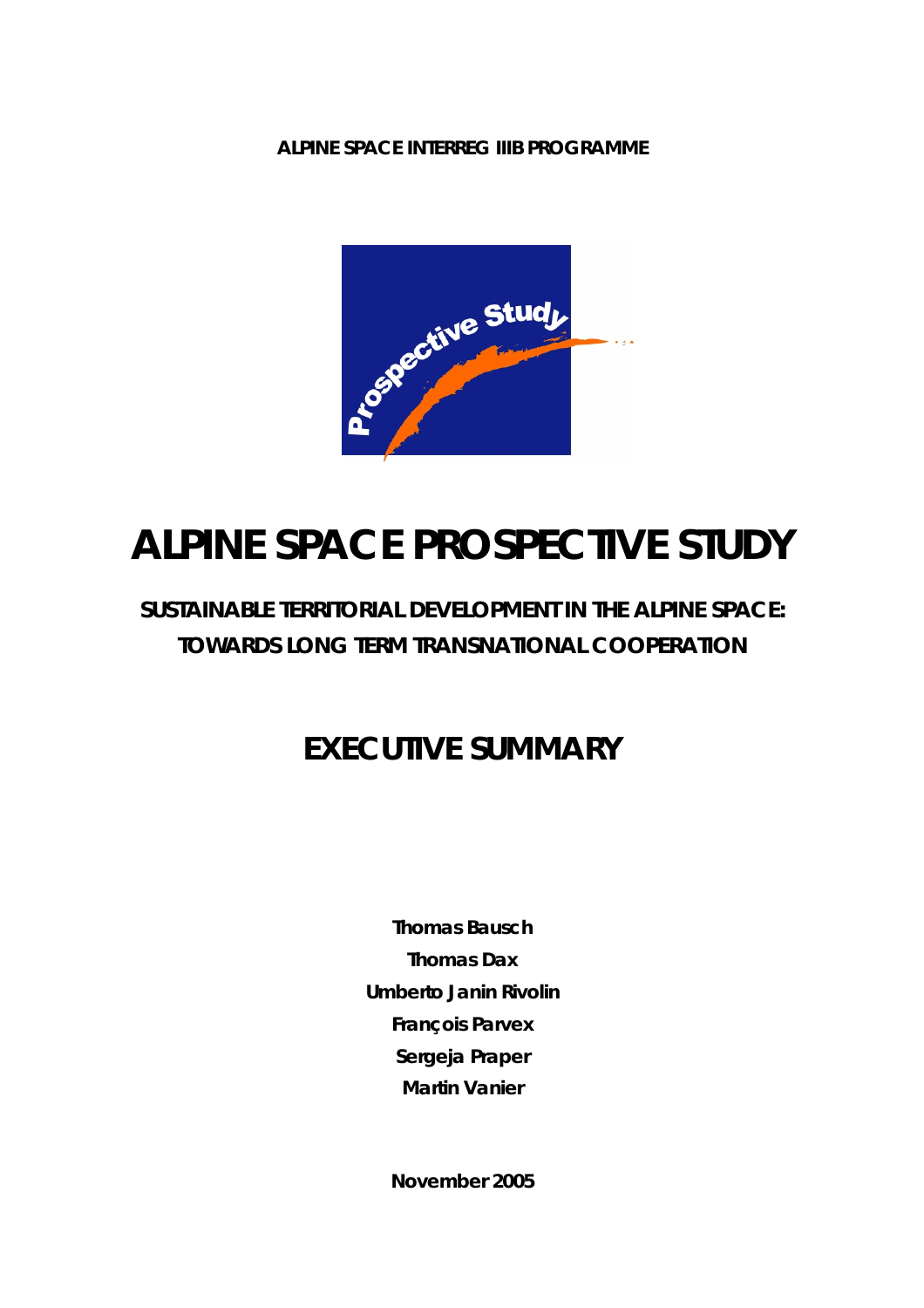This report represents the opinion of the independent Expert Group and does not necessarily reflect the views of the Alpine Space Interreg IIIB Programme organisational structures.

The Expert Group, engaged by the Alpine Space Interreg IIIB programme Managing Authority according to the indications of the respective national coordinators, is composed by:

- o Prof. Dr. Thomas Bausch, Alpenforschunginstitut gGmbH, Garmisch-Partenkirchen (DE), prof.bausch@alpenforschung.de;
- o Mr. Thomas Dax, Bundesanstalt für Bergbauernfragen, Wien (AT), thomas.dax@babf.bmlfuw.gv.at;
- o Prof. Dr. Umberto Janin Rivolin, Politecnico di Torino (IT), umberto.janin@polito.it;
- o Mr. François Parvex, SEREC, Sierre (CH), sierre@serec.ch;
- o Univ. Dipl. Ing. Sergeja Praper, Urban Planning Institute of the Republic of Slovenia, Ljublijana (SI), sergeja.praper@uirs.si;
- o Prof. Martin Vanier, Université Joseph Fourier, Grenoble (FR), Martin.Vanier@ujfgrenoble.fr.

© Alpine Space Programme 2005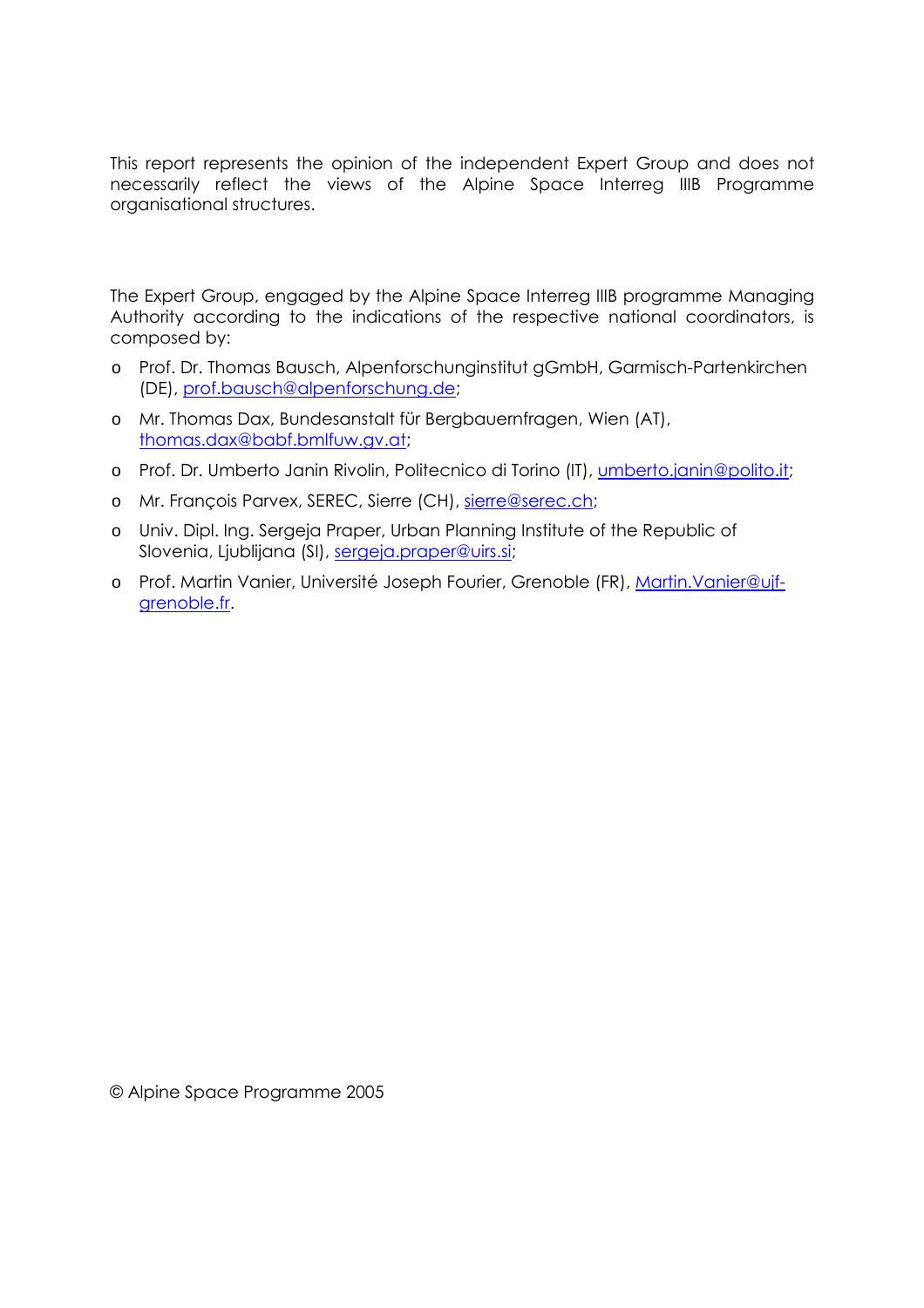## Content

| 1              |       |  |  |  |  |
|----------------|-------|--|--|--|--|
|                | 1.1   |  |  |  |  |
|                | 1.2   |  |  |  |  |
|                | 1.3   |  |  |  |  |
| $\overline{2}$ |       |  |  |  |  |
|                | 2.1   |  |  |  |  |
|                | 2.2   |  |  |  |  |
|                | 2.3   |  |  |  |  |
| 3              |       |  |  |  |  |
|                | 3.1   |  |  |  |  |
|                | 3.1.1 |  |  |  |  |
|                | 3.1.2 |  |  |  |  |
|                | 3.1.3 |  |  |  |  |
|                | 3.1.4 |  |  |  |  |
|                | 3.1.5 |  |  |  |  |
|                | 3.1.6 |  |  |  |  |
|                | 3.1.7 |  |  |  |  |
|                | 3.2   |  |  |  |  |
|                | 3.2.1 |  |  |  |  |
|                | 3.2.2 |  |  |  |  |
|                | 3.2.3 |  |  |  |  |
|                | 3.2.4 |  |  |  |  |
|                | 3.3   |  |  |  |  |
|                | 3.3.1 |  |  |  |  |
|                | 3.3.2 |  |  |  |  |
|                | 3.3.3 |  |  |  |  |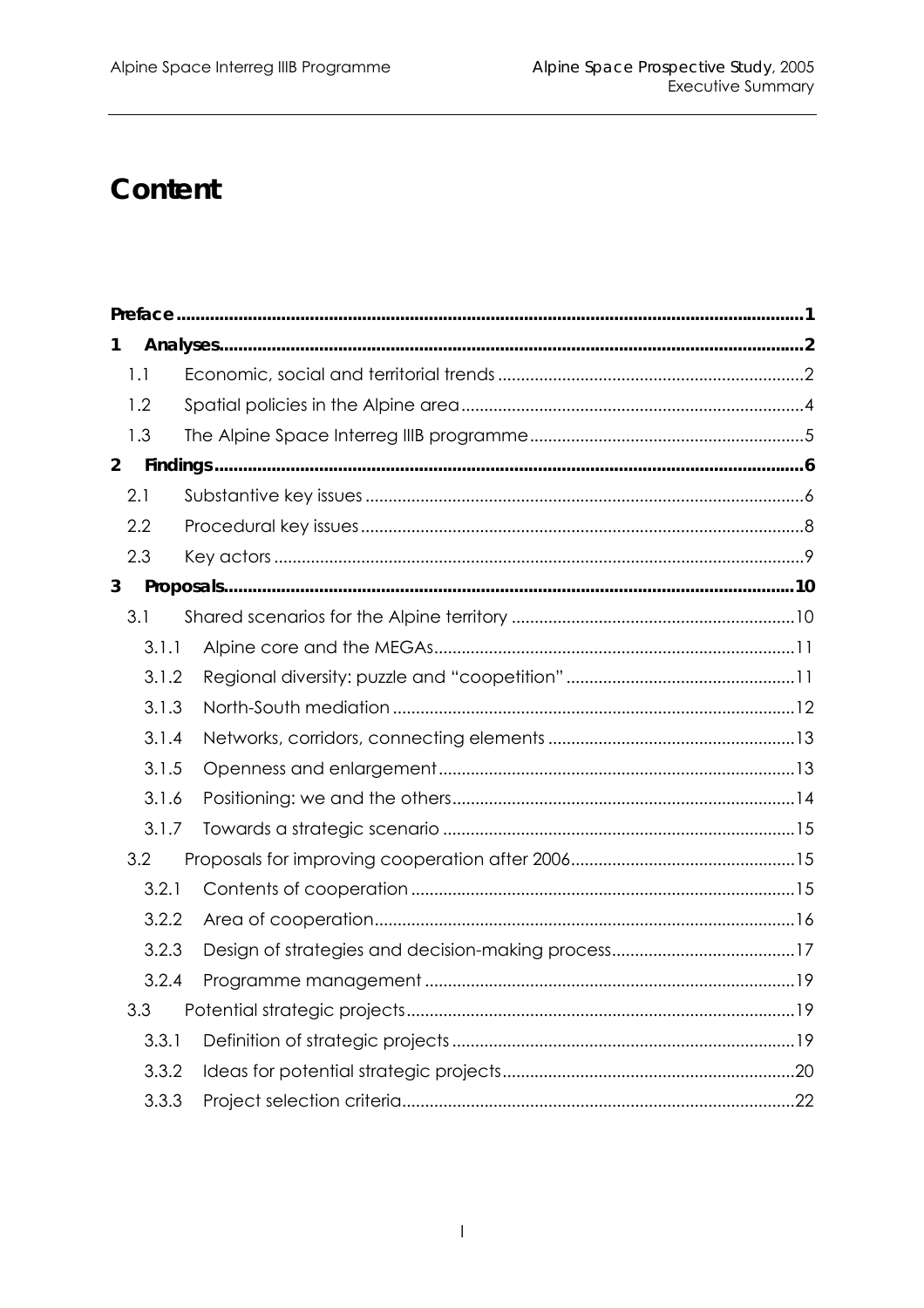## **Preface**

The present document is the Executive Summary of the *Alpine Space Prospective Study*, which the Alpine Space Interreg IIIB Programme organisational structures have commissioned in December 2004 to an independent and transnational Expert Group as a survey on *Sustainable territorial development in the Alpine Space: towards long term transnational cooperation*. This Executive Summary recalls the main results of the *Prospective Study* Full Report, which is set in a separate volume.

Briefly, the *Alpine Space Prospective Study* is based on three distinct analyses (chapter 1), which the Expert Group has carried out on current economic, social and territorial trends (§ 1.1), on spatial policies in the Alpine area (§ 1.2) and on the outcomes of the Alpine Space Interreg IIIB programme (§ 1.3). The results of the analyses have then been combined in overall findings (chapter 2), which are organised in substantive key issues (§ 2.1), procedural key issues (§ 2.2) and key actors (§ 2.3). Finally, analyses and findings have given rise to the proposals for a possible Alpine Space territorial cooperation programme in the EU Structural Funds programming period 2007-2013 (chapter 3): these consist in a set of shared scenarios for the Alpine territory (§ 3.1), in proposals for improving cooperation after 2006 (§ 3.2) and in the emerging suggestions for potential strategic projects (§ 3.3). The requested proposals of immediate strategic projects (i.e. to be launched before 2006) are attached to the Full Report, which includes the list of scientific and informative references of the study as well.

In particular, the terms of reference of the *Prospective Study* required that this should lead to answer to a series of specific questions. These are taken up in the preface of the Full Report in order to highlight the overall results of the study and to indicate how the mentioned topics may be retrieved within the report.

In conclusion, however, the *Prospective Study* argues that a long term transnational cooperation will be able to pursue the sustainable territorial development in the Alpine Space only at the condition of a substantial improvement of the current experience. This regards an increased awareness of the complexity of issues and challenges currently at stake in the Alpine area but especially, in this light, the capacity of involving all relevant institutional and socioeconomic stakeholders in the building of shared transnational strategies. Ultimately, stepping into the limelight, the "red thread" of this study indicates that sustainable territorial development in the Alpine Space cannot be automatically ensured by a survey on its relevant features, which the study has carried out. It requires, first and foremost, a more widely shared agreement (i.e. much beyond the borders of the programme organisational structures) on its practical meaning and consequently on the aims, targets and strategies of a common programme for proactive cooperation.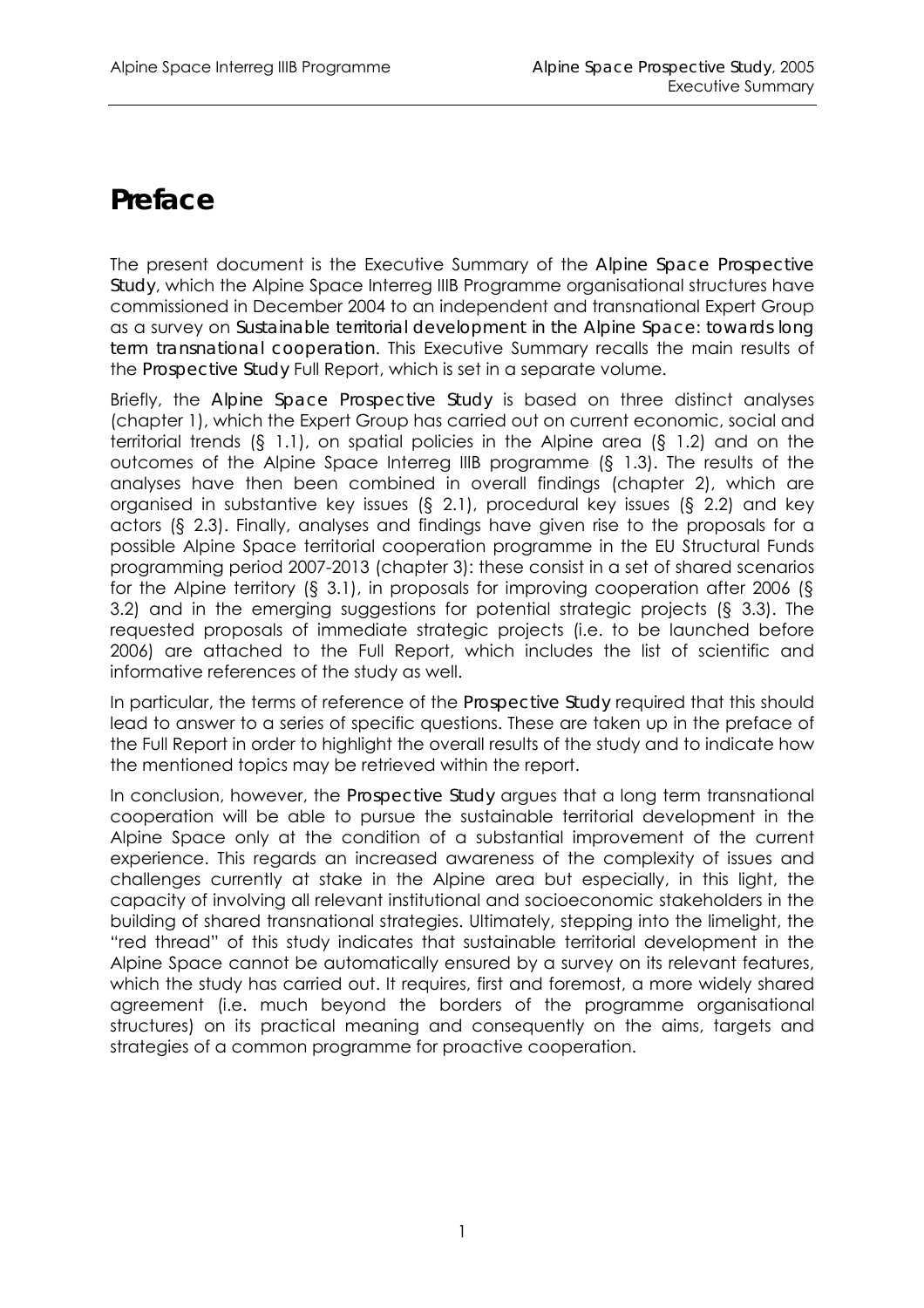## **1 Analyses**

### **1.1 Economic, social and territorial trends**

The trend analysis has been oriented towards the identification of *developments, which are likely to have strong and longer lasting positive or negative impacts* on the Alpine area. These trends may be characteristic of the whole EU, the Alpine territory or single spatial types of the cooperation area. The latter have been identified as the *mountainous area of the Alpine core space*, the *mountain cities* and the *peri-alpine area with the metropolitan cities*. Trends have been classified according to the three categories of sustainable development paradigm: (a) *natural resources and biodiversity*, (b) *economy*, (c) *culture and social welfare*. A fourth dimension has been added, namely (d) *spatial development*, in order to accommodate developments of a more narrowly defined territorial character.

An evaluation of the identified territorial trends with reference to their potential territorial impacts, dynamics and duration has pointed out the *predominant emphasis of developments connected with natural factors*. Dynamic increase of natural hazards, loss of habitats and biodiversity, diminishing variety of landscapes as well as increasing pressure on natural resources and on natural heritage are expected to mark most strongly the future territorial developments of the Alpine area. Moreover, *accessibility to infrastructures and knowledge as well as various aspects regarding the transportation sector development* have been highlighted among trends in the field of economy. As for culture and society, *demographic problems such as over-ageing of population, as well as threats and opportunities presented by the higher education and R&D*, have been rated as the most pertinent. Spatial development will supposedly be most influenced by *economic concentration in the EU and the potentially growing territorial imbalances*  connected with it.

Looking at the three *spatial types of the Alpine Space, four trends are expected to have considerable impacts* on all of them. They are *increasing transportation volumes*, whereby road transport will gain further significance, while rail transport is expected to experience further decline; *growth in migration*, due both to urban population seeking opportunity to live in peri-urban or rural areas close to the larger cities and to immigration to the larger cities; *dynamic increase of natural hazards*; and *economic concentration in the EU accompanied with growing disparities*. Moreover, the *mountain core areas* are expected to be affected also by processes of over-ageing of population, further depopulation, growing competition in agriculture and tourism, decline in state aid funding and rising energy consumption. *Mountain cities* could gain from urban growth phenomena and cultural tourism, but will potentially be affected also by their position regarding accessibility to infrastructure and knowledge and by the urbanisation and counter-urbanisation processes taking place in the whole Europe as well as in the Alpine territory.

The identified trends, which have been assessed as highly significant and influential in the long term may serve as a *basis for definition of potential cooperation fields* for a possible Alpine Space programming document for the period 2007-2013 (Table 1).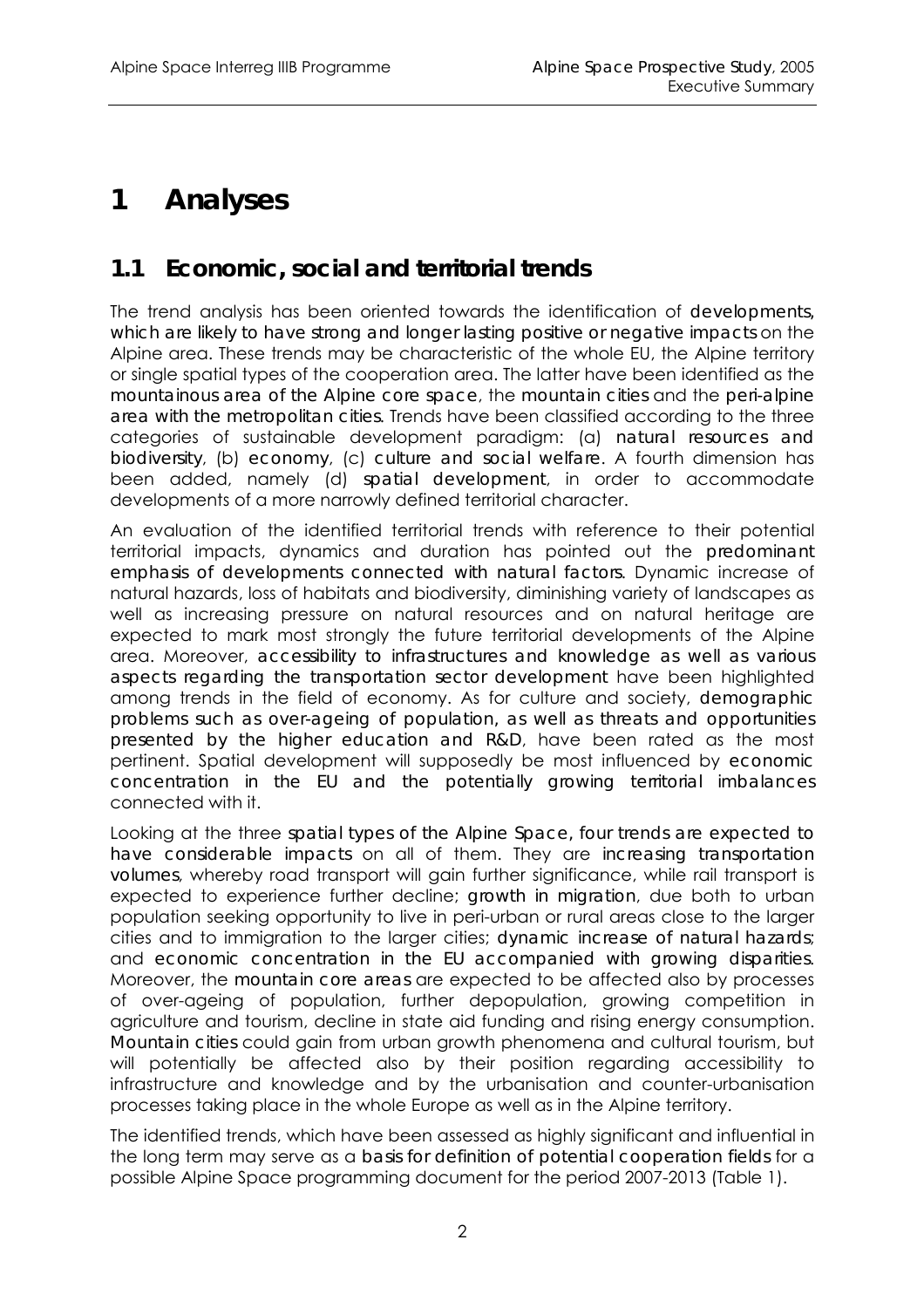| Category                              | <b>Main field</b>                                          | Subfield                                                                                |  |
|---------------------------------------|------------------------------------------------------------|-----------------------------------------------------------------------------------------|--|
| Natural resources and<br>biodiversity | Habitats and biodiversity                                  | Preservation and sustainable use of habitats and<br>biodiversity                        |  |
|                                       | Air pollution and climate                                  | Prevention and mitigation of environmental damages due<br>to transport                  |  |
|                                       | Cultural landscape                                         | Preservation of variety of cultural landscapes                                          |  |
|                                       |                                                            | Potentials for sustainable development and use                                          |  |
|                                       | Natural heritage                                           | Preservation of natural resources and natural heritage by<br>acting on pressure factors |  |
|                                       | Natural hazards                                            | Prevention and mitigation of natural hazards                                            |  |
|                                       | Nature protection                                          | Protected areas                                                                         |  |
|                                       | Water resources                                            | Improvement of water resource quality                                                   |  |
|                                       |                                                            | Alpine water reserves as a future asset                                                 |  |
| Economy                               | Knowledge economy and                                      | Knowledge economy and society development in the Alps                                   |  |
|                                       | accessibility                                              | Accessibility to infrastructure and knowledge as<br>development factors                 |  |
|                                       | Transportation                                             | Innovative solutions to transportation problems                                         |  |
|                                       |                                                            | Paths to lower external costs of transport                                              |  |
|                                       | Energy                                                     | Renewable energy as an opportunity for local and regional<br>economies                  |  |
|                                       | Agriculture                                                |                                                                                         |  |
|                                       | Tourism                                                    | New concepts in Alpine tourism                                                          |  |
|                                       |                                                            | City and cultural tourism as an opportunity for Alpine cities                           |  |
| Culture and social<br>welfare         | Cultural heritage                                          | Cultural heritage in the Alps in view of the increasing<br>cultural consumption         |  |
|                                       | Population                                                 | Spatial development instruments to curb depopulation                                    |  |
|                                       |                                                            | Experience with immigration and policies in the Alps                                    |  |
|                                       | Science, technology and                                    | Alpine cities as R&D locations                                                          |  |
|                                       | education                                                  | Alpine universities cooperation: new trends as opportunities                            |  |
| Spatial development                   | Economic concentration                                     | Strategies for the Alpine core area, Alpine cities and the<br>peri-alpine belt          |  |
|                                       | <b>Spatial disparities</b>                                 | Regional differences of job opportunities and<br>unemployment                           |  |
|                                       | Urbanisation processes<br>and urban-rural<br>relationships |                                                                                         |  |

*Table 1 – Potential transnational cooperation fields as a result of the trends analysis* 

However, on the basis of literature survey, further observations may improve the discussion on the future of *the Alpine Space as a transnational cooperation area*:

- ¾ By results of statistical analyses, the *internal coherence of the Alpine Space cooperation area is graded as high*, since only two out of the 32 NUTS II concerned regions do not share the common indicator profile. Highest degree of similarity regards factors as economic growth potential, unemployment and demographic characteristics. On the other hand, higher variability regards factors as accessibility and research and development.
- ¾ NUTS II regions of the Alpine Space cooperation area share, in a European comparison, a *common profile* featured by the indicators: average number of flood events, natural surface as the share of the total area, R&D personnel in business sector, GDP per capita and youth unemployment.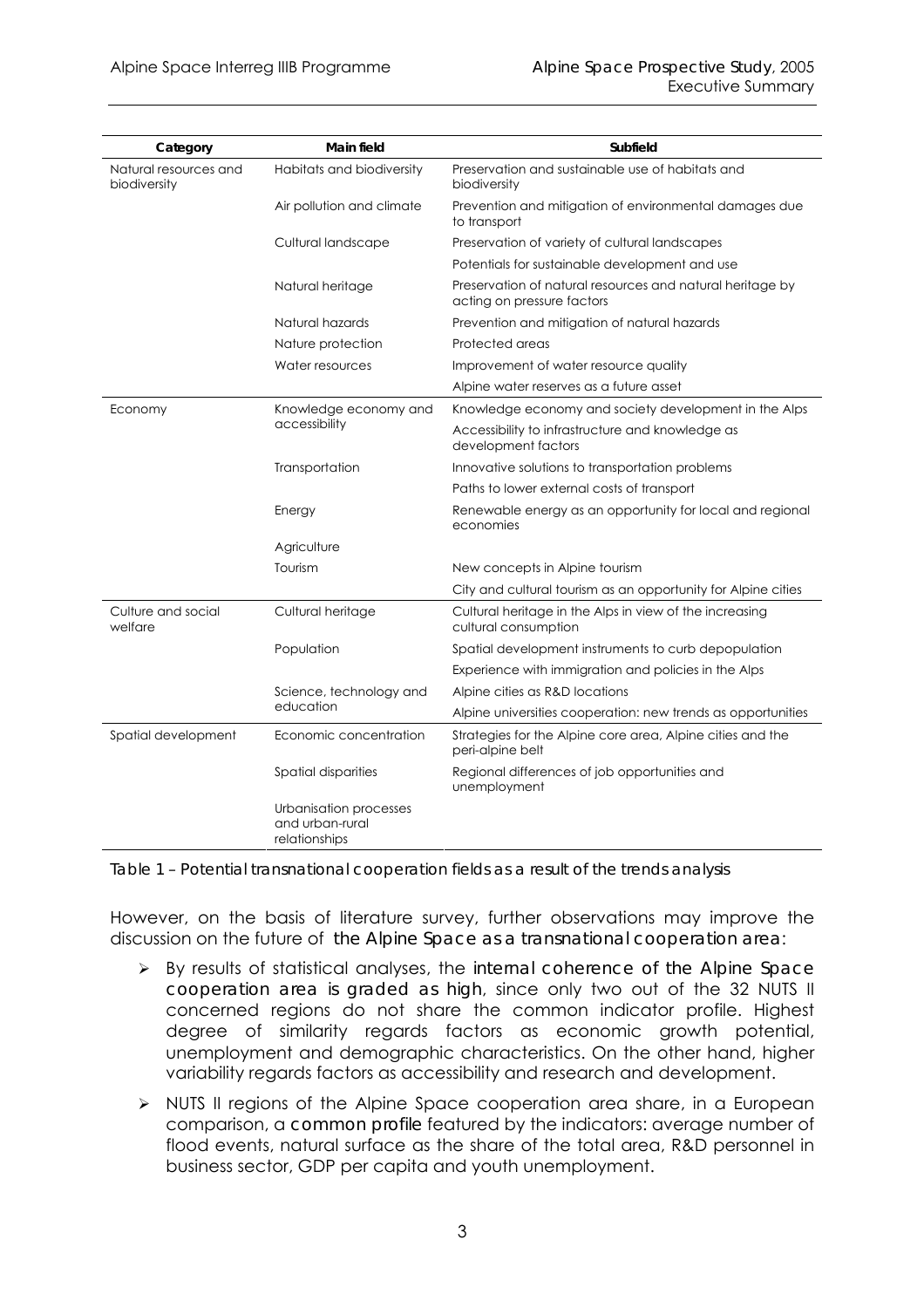### **1.2 Spatial policies in the Alpine area**

Spatial policies may be defined as the institutional representation of needs for public action on spatial development recognised by policy communities. At least *five different levels of spatial policy* concur in shaping the destiny of the Alpine area, namely: *supranational, national, regional, cross-border and local*. At any of these levels, the specific features of the Alpine area (a valuable mountainous territory strictly connected with its surrounding urbanised lowlands, which is also a barrier / bridge between Central Europe and the Mediterranean basin and between Western and Eastern Europe) implicate the existence of *a great variety of sectoral and integrated policies* both directly and indirectly influencing spatial development.

The fact that *a distinct transnational level* of spatial policy has been established by EU initiative leads to take account of the specific values of EU territorial governance processes. In this light, one should consider not only that EU territorial governance is multi-level and multi-sector, but also that governance processes are proved to be effective as far as they are capable to *valorise the connections among all policy communities* concerned, at different levels, by the same territory.

The analysis carried out has let emerge a complex set of spatial policy aims in the Alpine area, which has been scrutinised both in the horizontal dimension of *policy sectors* and in the vertical one of *policy levels*.

One emerging result is that, given the high complexity of the Alpine area, any attempt of deciding aims and strategies of a transnational spatial programme via scientific legitimation would risk to weaken the effectiveness of the programme itself (aims and strategies would be perceived as imposed to policy communities). This emerging result implicates a clear indication of method for deciding aims and strategies of a future Alpine Space programme: *the involvement of policy communities at the different levels of territorial governance in the design of aims and strategies is a decisive requirement* in order to obtain an effective transnational programme. Such involvement shall therefore be carefully structured and accompanied through appropriate technical capacities.

A second result regards the ways of approaching policy aims, wherever a wider involvement of policy communities may lead to, namely:

- 1) *to promote the integration of different sector polices*, since this produces value added especially in complex territories like the Alpine area;
- 2) *to combine the policy aims of different levels, from supranational to local***,** according to relevant transnational key concepts (Table 2), instead of reducing "transnationality" to the negotiation of only national views.

More specific indications emerging from the analysis regard the opportunity of:

- a) to dedicate a special attention to the *involvement of regional governments in the elaboration of transnational strategies*, being regional plans the primary tools of territorial governance in the most of the Alpine area;
- b) to envisage *a joint strategy of coordination with cross-border programmes*, in order to increase synergies of cooperation; and
- c) to consider *the existing projects established at the different policy levels* as a possible multi-level grid of reference to individuate or to elaborate transnational strategic projects.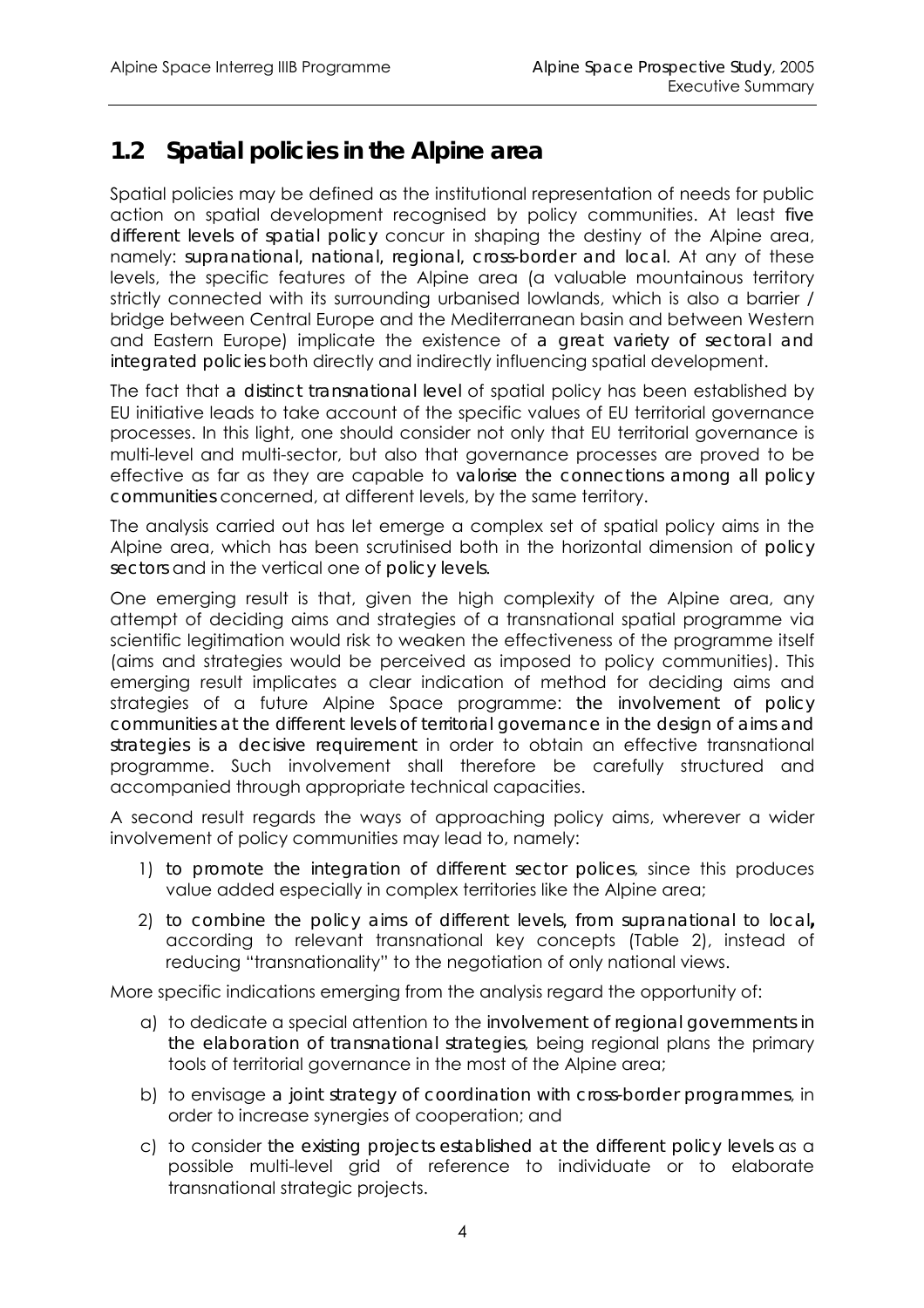These proposals, too, cannot be managed through improvisation and shall require the recourse to specific technical knowledge in order to obtain effective results.

|                                 | Key concepts for                                              |                                                          |                                                            |                                 |
|---------------------------------|---------------------------------------------------------------|----------------------------------------------------------|------------------------------------------------------------|---------------------------------|
| Supranational                   | National                                                      | Regional                                                 | Cross-border                                               | transnational<br>spatial policy |
| Spatial policies                | Spatial<br>development,<br>regional and urban<br>planning (1) | Spatial planning and<br>territorial<br>governance (1)    |                                                            | Spatial approach                |
| Policies for<br>competitiveness | Improvement of<br>competitiveness (2)                         | Increase of regional<br>competitiveness (2)              | Economic<br>cooperation and<br>development (1)             | Competitiveness                 |
| Environmental<br>policies       | Environment and<br>natural preservation<br>(5)                | Preservation of<br>natural and cultural<br>resources (4) | Sustainable<br>development (2)                             | Sustainable<br>development      |
|                                 | Cooperation and<br>participation in<br>planning process (3)   | Social cohesion and<br>reduction of<br>disparities (3)   |                                                            | Social cohesion                 |
| Infrastructure policies         | Infrastructures and<br>networks (4)                           |                                                          |                                                            | Infrastructures and<br>networks |
|                                 |                                                               | Valorisation of local<br>traditions (5)                  | Reinforcing of local<br>identity and<br>attractiveness (3) | Local identity                  |
|                                 | Management of<br>rural areas (6)                              |                                                          |                                                            | Rural dimension                 |

*Table 2 – Key concepts for transnational spatial policy according to multi-level policy aims* 

## **1.3 The Alpine Space Interreg IIIB programme**

All the 53 existing projects of the programme were analysed in order to understand the *concrete dynamics of transnational cooperation* in the Alpine Space and to identify *possible ways of improvement* of this process.

A *gap analysis* of projects was developed on the basis of data provided by the programme Joint Technical Secretariat and supplemented by interviews with selected project leaders and partners and other key actors (e.g. the secretary of the Alpine Convention). The analysis also benefited of the transnational seminars of Rosenheim (25-26 November 2004), Innsbruck (6-7 April 2005), and Venice (16-17 June 2005), where many projects and intermediary results were presented, and various issues regarding transnational cooperation have been raised.

Briefly, the analysis leads to the following conclusions:

1. The *running phase of transnational cooperation* (2000-2006) looks generally coherent with what was expected and shows many similarities, in terms of strength and weakness aspects, with other Interreg IIIB programmes. In particular, since transnational territorial cooperation requires long term commitment, it is understandable that operating in a transnational dimension has to be further deepened in future action. Especially the private actors are difficultly mobilised. Therefore, the fact that *connections among the projects are weakly developed, determining also the limited impact of the*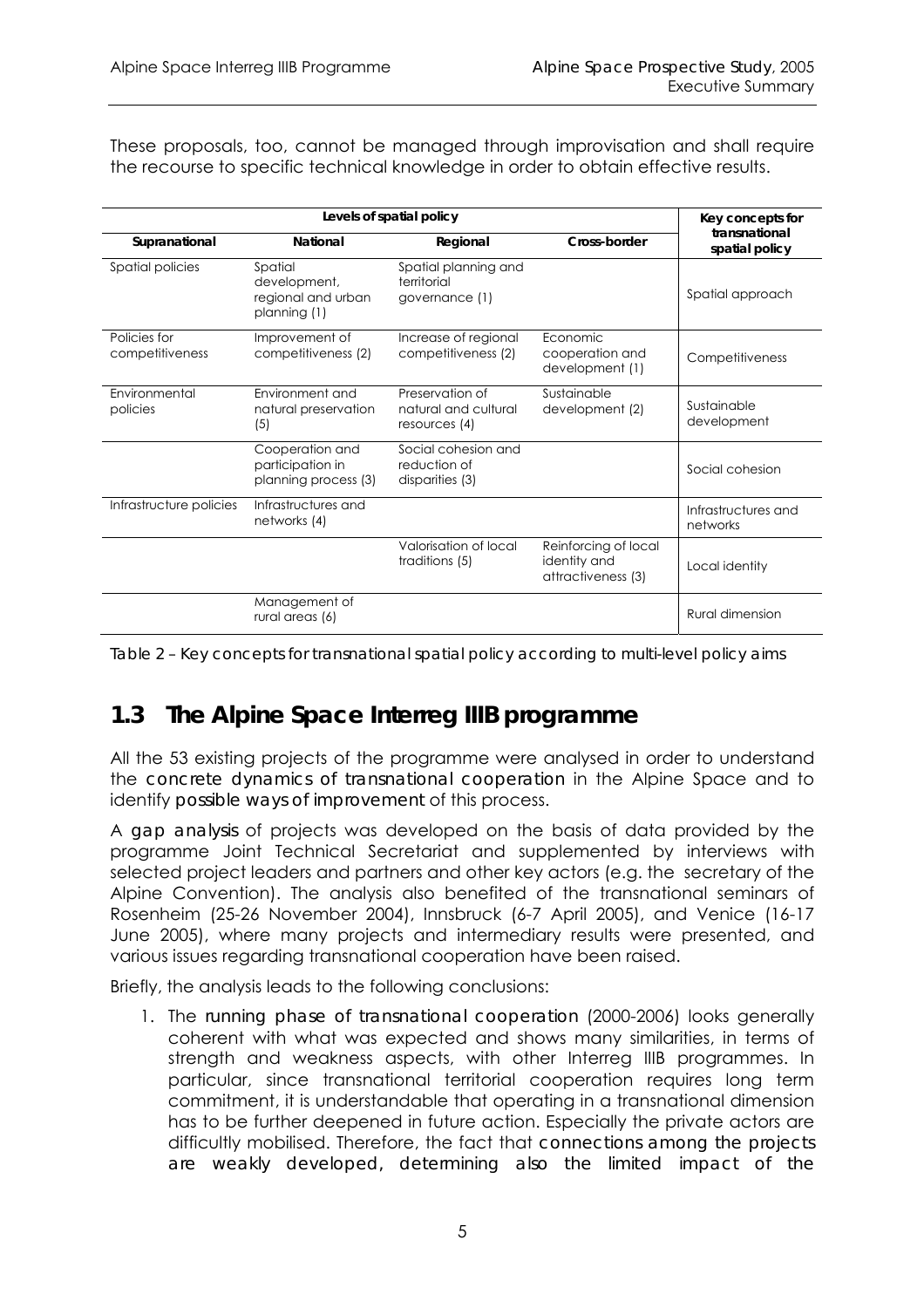*programme as a whole*, is not surprising. Such weaknesses, however, shall be corrected in a future programme.

- 2. A clear shortfall against the declared objectives concerns especially the *programme priority 2* (Development of sustainable transport systems with particular consideration of efficiency, inter-modality and better accessibility), particularly measure 2.1 (Perspectives and analyses). This might be explained by the programme players approach to the key issues of accessibility, which appears to be too much focused on infrastructures and heavy investments, and not enough on the overall aspects of mobility and of travel services (*management of the mobility chain*). The states and their relevant ministries cooperate currently in the heavy infrastructures field through other means than the Interreg programmes, like the Zurich Committee or other intergovernmental conferences. Therefore, it seems that this priority can be better tackled in future by *considering the overall topic of mobility, and not its technical branch of infrastructures and transport, a possible aim of a territorial cooperation programme*.
- 3. Beyond the specific contents of projects, the analysis brings out its principal shortcomings as far as the *transnational cooperation procedures, actors and overall objectives* are concerned. In particular, it seems that the recurring question of *strategic projects* should not be approached from the side of possible contents, but from the one of *final aims of territorial cooperation*, of the organisation of transnational action and of the relevant key actors to be involved. Indeed, if on the one hand the substantive topics of spatial development in the Alpine Space pertain to the field of political decision, a technical discussion on strategic projects should focus on the involvement of key actors who have not yet been sufficiently or correctly mobilised, and on the methods of organising the transnational action as well as of the appropriation and diffusion of relevant results.

## **2 Findings**

### **2.1 Substantive key issues**

Substantive key issues may be defined as topics to be considered with great attention because of the existence of *economic, social and territorial trends*  revealing particular sensitivity in the Alpine area (§ 1.1) and of *multi-level political calls for action on spatial development* (§ 1.2). The Alpine area, which constitutes *a well defined territory in the centre of Europe*, is indeed characterised by specific development challenges as a result of territorial trends and political objectives which are continuously redefined from the EU to the local level.

First and foremost, however, the analysis cannot disregard the fact that the future Alpine Space territorial cooperation programme shall be established in the framework of the *new cohesion policy* for period 2007-2013, which is primarily oriented towards the implementation of the *Lisbon and Gothenburg strategies*. These are indeed the cornerstone of the new European Commission financial proposals, the Third Report on Economic and Social Cohesion, the draft Structural and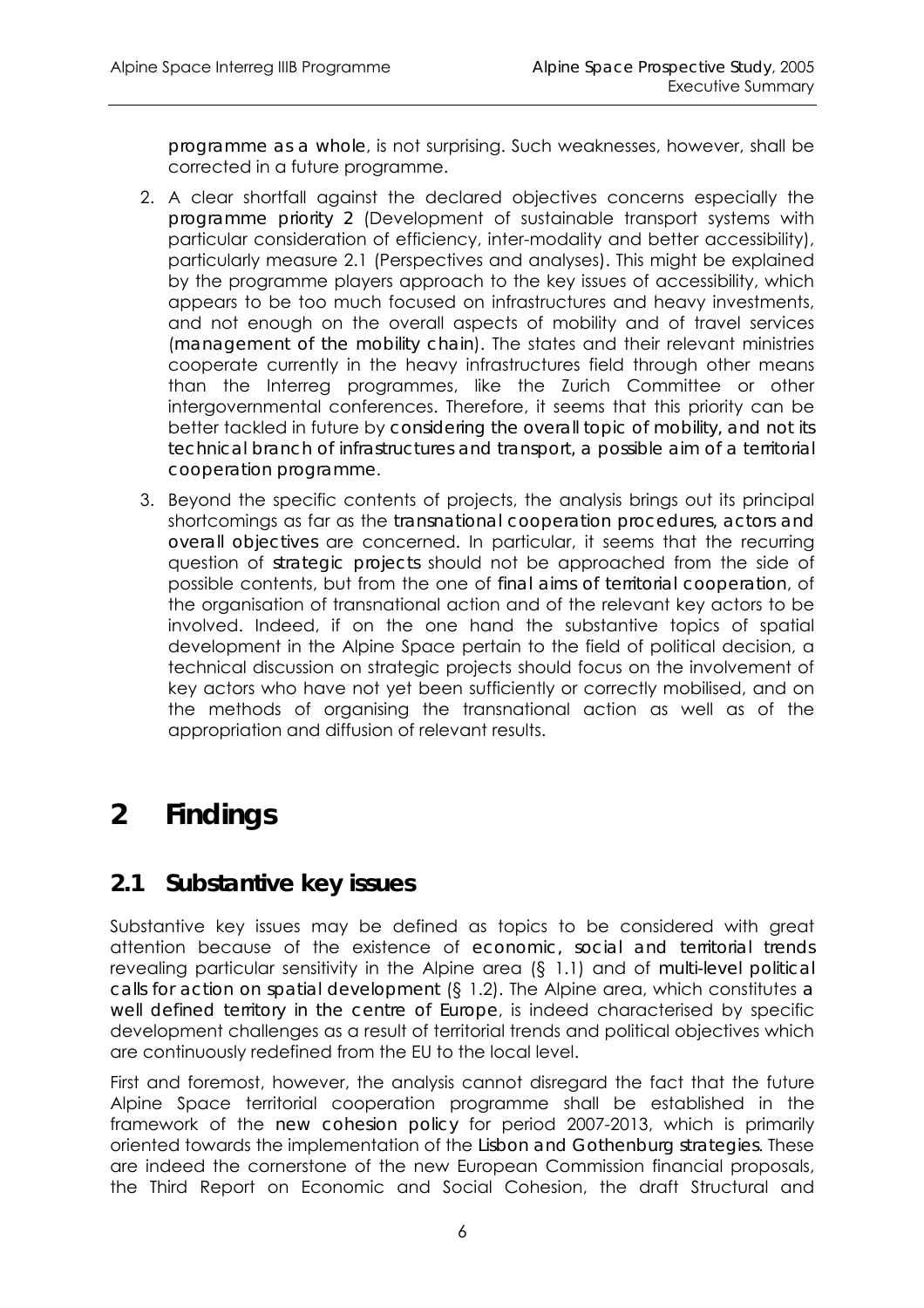Cohesion Funds Regulations for the next programming period and the more recent *Commission communication on Community Strategic Guidelines*.

By this the identification of substantive key issues has to reflect the aim of territorial cohesion and the recent discussions on how to make this concept operational. A *matching analysis of the Alpine Space relevance of territorial cohesion topics*, as these are proposed by the DG Regio (Interim Territorial Cohesion Report), has shown that a future Alpine Space programme can contribute to the overall aim of territorial cohesion as a *full-scale laboratory of sustainable development and low scale applied R&D networks*. As a space of interface, transit and circulation it offers a broad variety of possibilities for transnational cooperation in a special context of solidarity between cities and mountain rural areas. Moreover, the strong coherence with the European spatial development priorities offers high potentialities of a strong EU added value. All this cannot cancel the fact, however, that the current needs of sustainable spatial development remain mostly heterogeneous between the regions, the MEGAs or the Alpine core area.

Therefore, a review of substantive key issues concerning the Alpine Space leads to propose a revised framework of current priorities and measures of the Alpine Space programme (Table 3).

| Priority                                                                             | <b>Measures</b>                                                                   | <b>Focus</b>                                                                     |
|--------------------------------------------------------------------------------------|-----------------------------------------------------------------------------------|----------------------------------------------------------------------------------|
| I. The Alpine Space as an<br>innovative, competitive and<br>attractive living and    | Common perspectives of territorial<br>development: the centre-periphery<br>issues | a. Network Alpine MEGAs - periphery<br>b. Network Alpine SMC - periphery         |
| economic space in the<br>scope of a polycentric<br>spatial development               | Competitiveness: economic key<br>sectors and their importance to<br>regions       | a. Services, i.e. tourism and healthcare<br>b. handicraft, agriculture, forestry |
|                                                                                      | Society: culture and identity                                                     | a. resolving the polarity of conserving and<br>modernising Alpine culture        |
| II. Improving transmissibility<br>and accessibility of the                           | Alpine transport of passengers and<br>cargos                                      | a. strengthening efficiency of cargos<br>transport                               |
| Alpine Space                                                                         |                                                                                   | b. sustainable passenger transport                                               |
|                                                                                      | Alpine telecommunication                                                          | a. accessibility in peripheral regions                                           |
|                                                                                      |                                                                                   | b. accessibility to disadvantaged people                                         |
|                                                                                      |                                                                                   | c. use of GPS based information<br>technology in mountain areas                  |
| III. Wise management of                                                              | Cooperation in the field of natural                                               | a. climate change strategies                                                     |
| nature, landscapes and<br>cultural heritage, promotion<br>of the environment and the | risks                                                                             | b. technical cooperation preventing<br>natural hazards                           |
| prevention of natural<br>disasters                                                   | Good management and<br>promotion of landscapes and<br>cultural heritage           | a. promoting authentic Alpine services and<br>products                           |
|                                                                                      |                                                                                   | b. creating additional income sources to<br>agriculture and forestry             |
| IV. Promoting Alpine                                                                 | R&D centres with Alpine relevant                                                  | a. networking of Alpine R&D centres                                              |
| innovation capabilities and<br>ensuring an equitable<br>repartition of factors of    | knowledge                                                                         | b, innovation in the field of health care.<br>sports, handicraft technology      |
| competitiveness                                                                      | Innovation capabilities                                                           | a. supporting Alpine SMEs by know-how<br>exchange                                |
|                                                                                      |                                                                                   | b. public private partnerships in the field of<br>R&D                            |

*Table 3 – A revised framework of the Alpine Space priorities*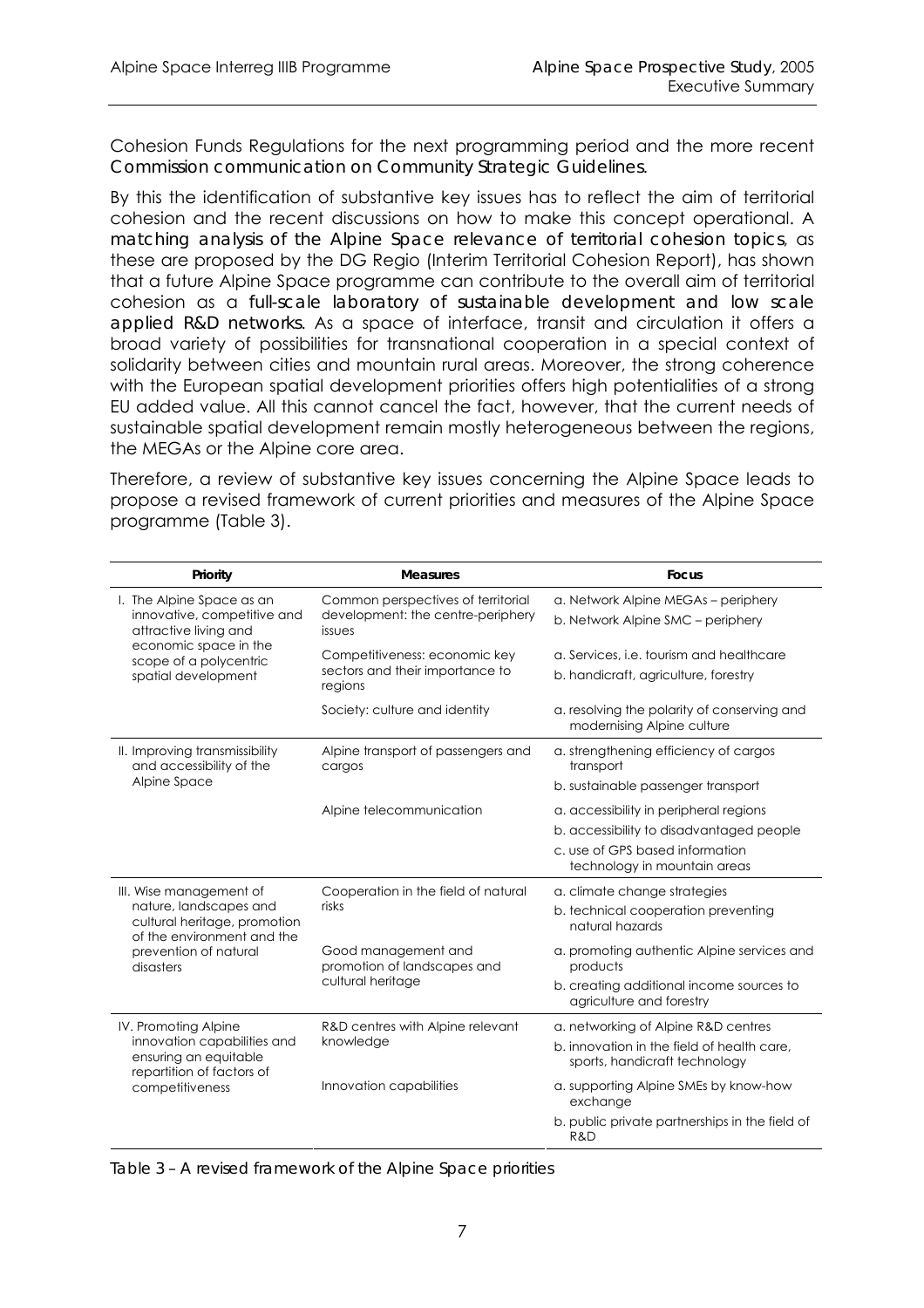In particular, the former *three priorities can be seen as an update* of the existing Alpine Space programme priorities in the light of the evolving debate on territorial cohesion. The *fourth priority reflects specifically the aim of "improving knowledge and innovation for growth"* as one relevant core topic laid down recently by the European Commission communication on Community Strategic Guidelines.

The above framework is proposed as a concrete contribution to the definition of the future Alpine Space programme priorities. Given the remaining high complexity of this transnational area, however, the final definition shall lean on a strategic scenario shared by all relevant institutional and socioeconomic stakeholders.

### **2.2 Procedural key issues**

Accordingly with the analyses carried out (especially § 1.2 and § 1.3), a major lever to make the Alpine Space transnational cooperation programme more effective with regard to the established aims and more efficient with regard to Community policies resides in the way of building cooperation. The evidence of this, which has emerged also in the context of the most of other Interreg IIIB programmes, may lead to point out some *suggestions for a better definition and implementation of a programme strategy*, which has to precede the identification of strategic projects.

The Alpine Space programme, is indeed subject to the well known *phases of team building: forming / storming / ruling / performing*. After passing the phases of *forming*  (i.e. the establishment of the Community initiative) and of *storming* (i.e. the experimental phase of Interreg II and Pilot Action programmes in 1997-1999), this programme appears now to be affected by an excessive worry for *ruling* tasks, which may affect a fully satisfactory development of the *performing* aims. If so, a revision of current procedures, according to overall principles of simplification and efficiency, could help the programme to develop its performing aims in future.

In particular, the following *four groups of key issues* have been identified, each of them responding to a respective phase of programme implementation:

- 1) programme preparation: rules, structures, strategies;
- 2) programme management: effectiveness;
- 3) projects management: facilitation and optimisation;
- 4) programme networking: "cooperation between the cooperation worlds".

In particular, the following activities are suggested as *possible contributions for improving the efficiency of programme and projects*:

- a) a *systematic recognition of the transnational dimension* in all actions at every levels, also including the relations possibly established outside the Alpine Space area;
- b) the *creation of some "learning organisation"* which may contribute to the effectiveness of the programme and to the prosecution of the established activities and networks also beyond the programme duration;
- c) the *improvement, simplification and consolidation of rules and practices* of programme and projects management;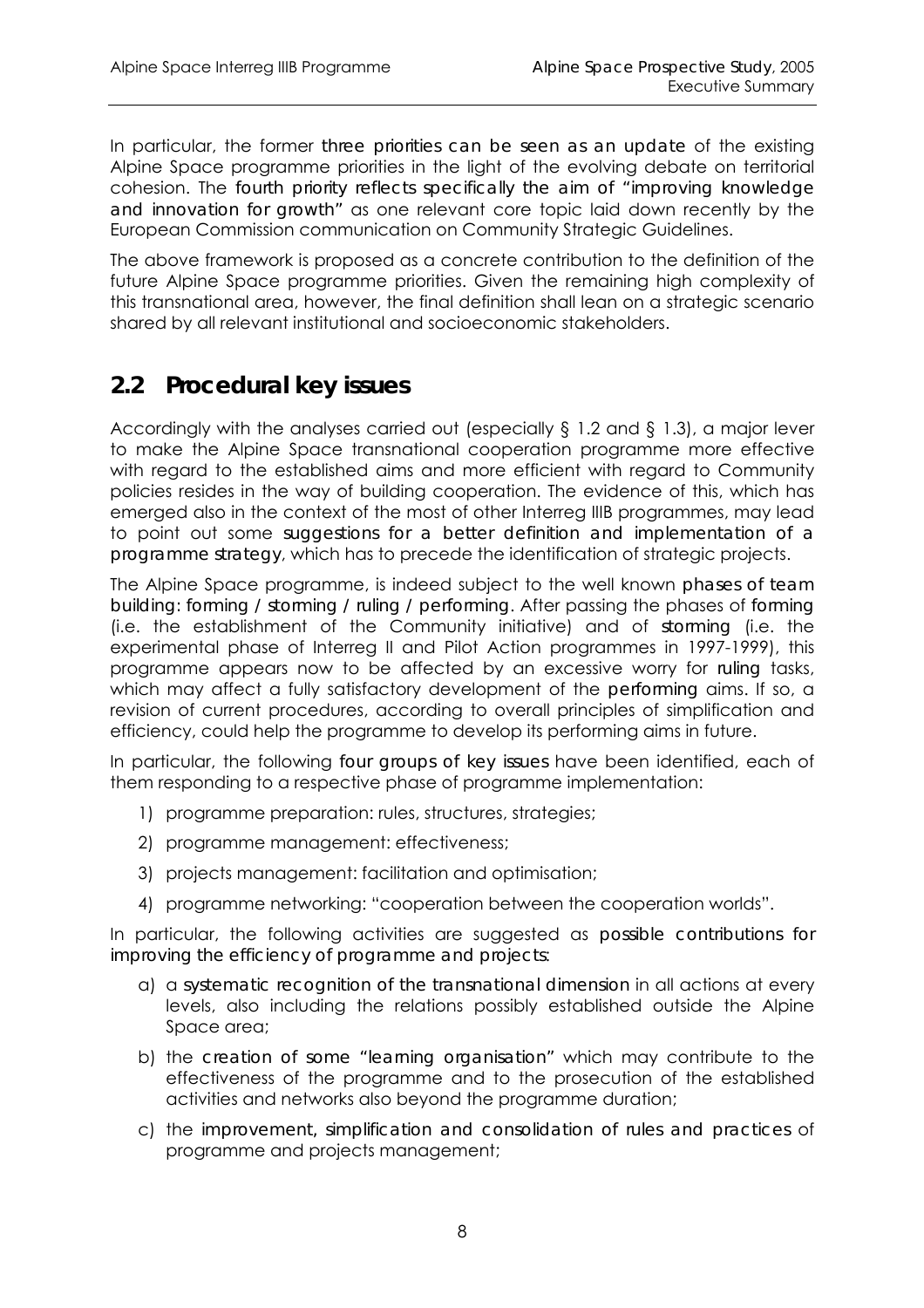d) the assistance to project leaders by *appropriate training and coaching activities*.

### **2.3 Key actors**

Accordingly with the spatial policies analysis (§ 1.2), *territorial governance is a dimension of particular importance and difficulty* for a cooperation area like the one concerned by the Interreg IIIB Alpine Space programme, where a multitude of different administrative and cultural experiences, diverse hierarchical levels, and public and private partners are involved together in a complex cooperation process. Not only *different tasks* are ascribed indeed to each participating group of subjects, but also all the involved actors may have *distinct understanding* of their respective roles in the cooperation process. Besides, their *perceptions of the main trends*  affecting the Alpine area (§ 1.1) and, more generally, of the substantive key issues at stake (§ 2.1) may differ also radically, accordingly to their respective roles in the game.

Moreover, a lot of findings arising from the analysis of the Alpine Space programme (§ 1.3) may be influential for a redefinition of the key actors roles in a future programme. In particular, they suggest that *innovative management and communication patterns* have to be sought beyond the approach experienced so far (§ 2.2), involving in a way or another the actors of spatial development at all levels.

In this light, *to redefine the overall framework of the effective and potential key players* in the Alpine Space, and of their specific roles in the game, is a necessary point of departure for the preparation of a future programme. In particular the following types of actors are expected or suggested to take a key role in a future Alpine Space programme:

- 1. The *European Commission* (in the person of the DG Regio officers who will be assigned to the supervision of the Alpine Space territorial cooperation programme) shall be regarded not simply as the formal contracting body of the programme, but as the primary interpreter of EU policies, particularly of the *territorial cohesion* aim.
- 2. As assigned by the Structural Funds regulations, the *national authorities* (in particular the respective national coordination units) have to fulfil the task of promoting and coordinating transnational spatial policies in the EU policies framework. This task should be interpreted not only as the promotion of the respective national strategies, but especially as the *enhancement of a concrete multi-level territorial governance process* in the Alpine Space.
- 3. According to the analyses carried out, the *regional authorities* (Swiss cantons, Austrian and German Länder, French and Italian regions, and to some extent also Slovenian statistical regions) are the *primary key actors of territorial governance* in the Alpine area. Therefore, *to assign them a strategic role in the building of the Alpine Space strategies* (not simply in project implementation) would not mislead the overall aim of transnational territorial cooperation, but it would rather strengthen the effectiveness of a future programme. For the same reasons, they should play a central role in the proposal and implementation of strategic projects.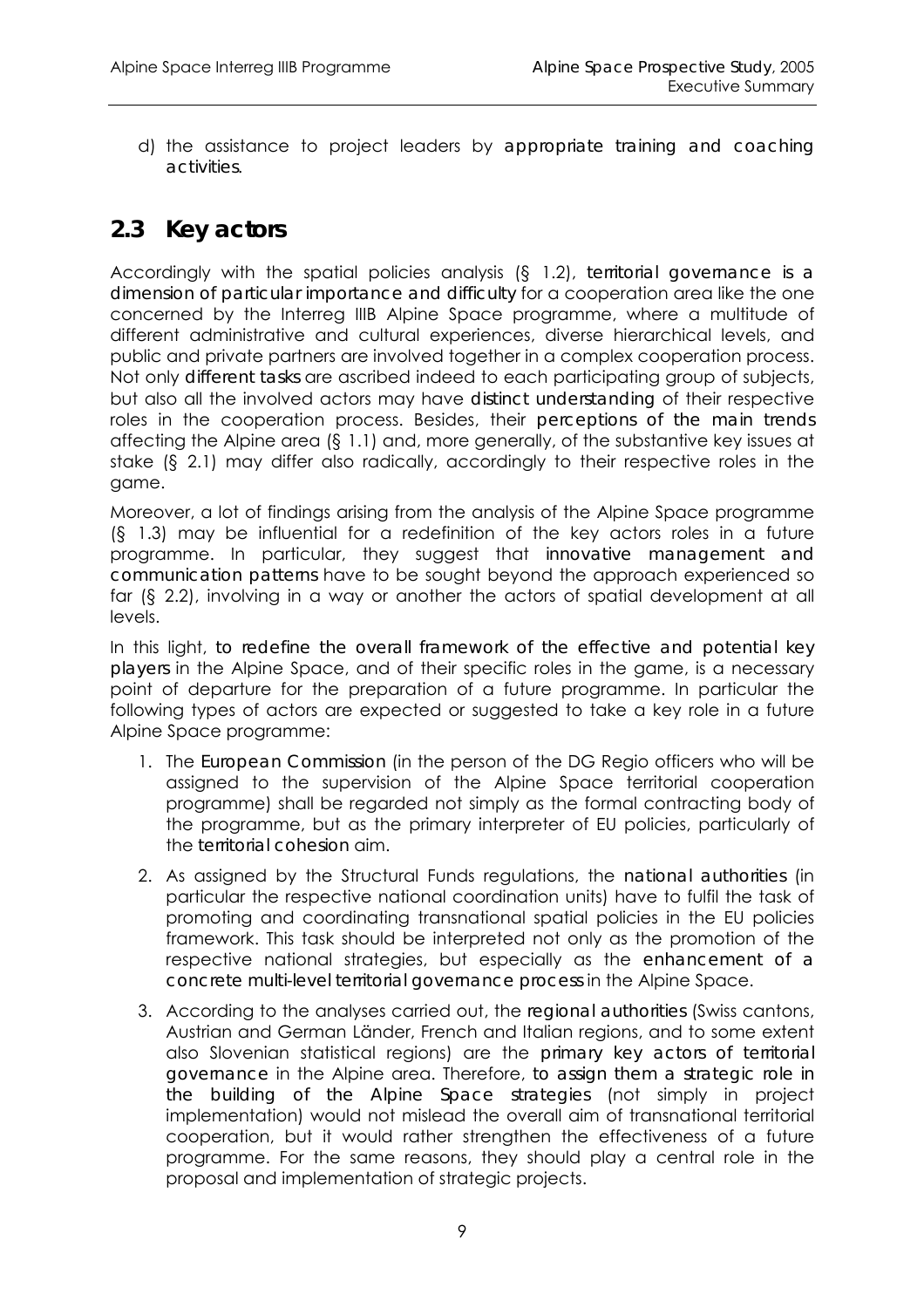- 4. The established *international organisations* concerning the Alpine territory, like the Alpine Convention or CIPRA, should be regarded as key actors at programming level as well. In particular, they are expected to foster the connections between EU, national and regional strategies in the elaboration of a joint programme and in the implementation of strategic projects.
- 5. *Intermediary agencies*, like national and regional management institutions, have attained only limited relevance in the Alpine Space programme up to now but should be seen as *key actors of project implementation* in future. They could especially *support the networking between national, regional and local actors* within the aim of transnational cooperation.
- 6. A special attention as strategic project developers at a sub-regional level should be addressed to the *innovative groups of stakeholders* like the existing *action groups* and *networks* (some of them deriving from Community initiatives, like the Leader Local Action Groups, some others from local participation activities, like the Local Agenda 21 processes, some others else from the interregional cross-border cooperation organisations like the Euregios).
- 7. A special attention as strategic project developers at local level, especially for the enhancement of cities participation to the Alpine Space programme, should be addressed to the existing *networks of municipalities* established in the Alpine area (e.g. Alpine cities; Alliances in the Alps, Network of protected areas etc.).

## **3 Proposals**

### **3.1 Shared scenarios for the Alpine territory**

According to the framework of the present study, possible shared scenarios for the Alpine territory are proposed as the answer to an apparently simple question: given the current activities of the Interreg IIIB Alpine Space programme on the one hand (§ 1.3), and the substantive key issues arising from main territorial trends and policies in the Alpine area on the other (§ 2.1), what strategic vision of the area should be agreed in order to guide the priorities of a future programme?

Experience has shown however that *defining a strategic vision for transnational cooperation is matter of consensus-building* on the foundation of multiple and often divergent viewpoints, more than of assuming beforehand a unique conception of the future which may be desirable for a territory. Therefore, the pursuit of one shared scenario must necessarily pass through the possible combinations of the existing different views as a starting point for building convergence.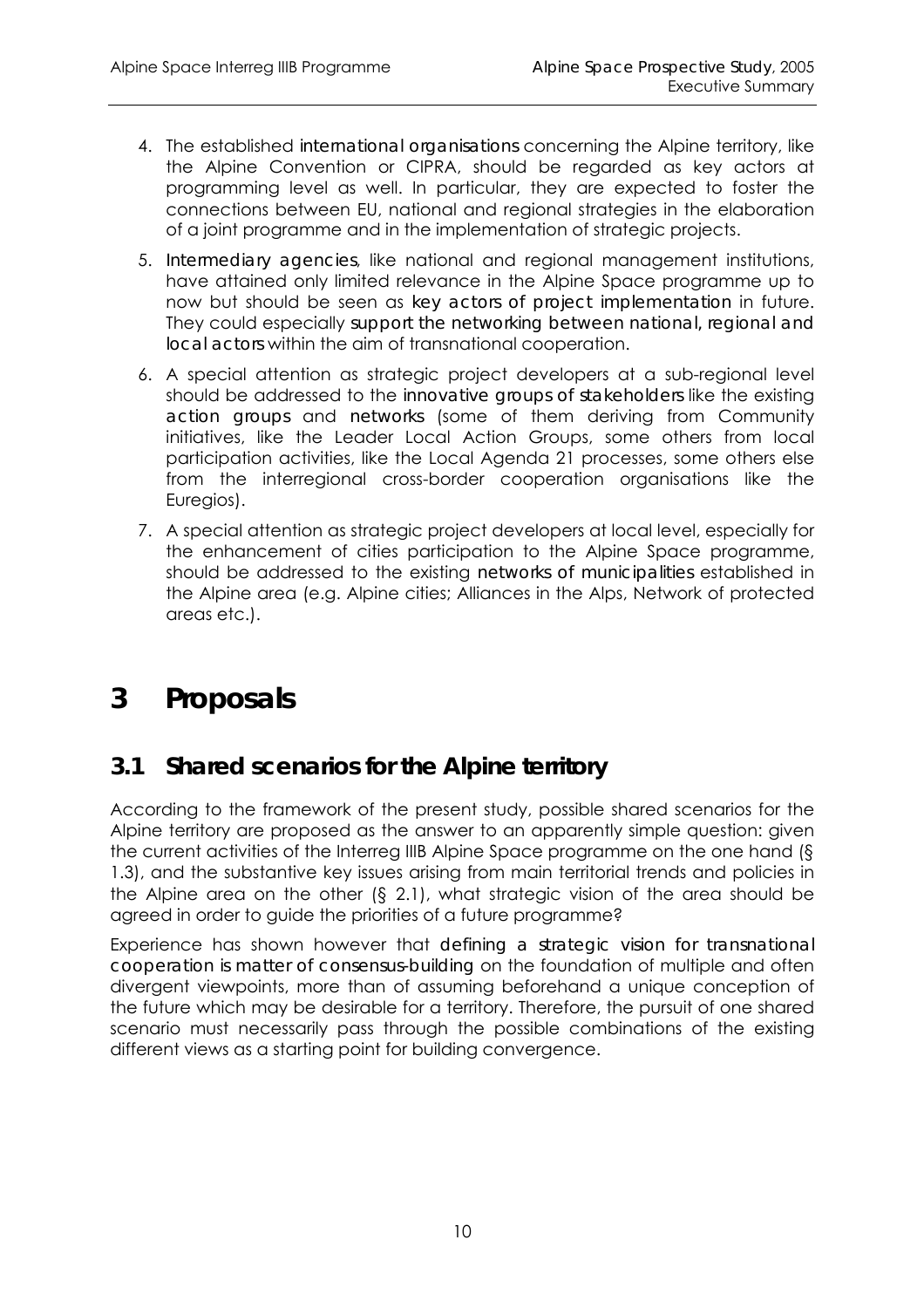#### *3.1.1 Alpine core and the MEGAs*



*Key words*: metropolisation, attractiveness, global sustainability, protection, city/mountain solidarity, international tourism…

*Context and perspective*: the metropolitan areas surrounding the Alps will continue to grow and the concomitant urban sprawl will put increasing pressure on

mountain spaces. At the same time, these metropolitan areas are becoming centres of competitiveness which will drive the entire Alpine economy. The Alpine Space as a whole should be drawn into these phenomena, with the aim of intersecting the interests of metropolitan areas as the primary economic force and the ones of mountain zones as a resource to be protected, facing all inherent contradictions.

*Strategic stakes*: to protect the mountainous Alpine core, as defined in the Alpine Convention, while encouraging competitiveness of and networks between metropolitan areas; to address the economic interrelation between the core mountain area and the MEGAs (Metropolitan European Growth Areas).

*Substantive key issues*:

- common perspectives for territorial development dealing with the centreperiphery issue (a. network Alpine MEGAs / peripheral territories; b. network Alpine small and medium cities / peripheral territories);
- cooperation in the field of natural risk (a. strategies to face the climate change effects; b. technical cooperation for preventing natural hazards).

*Procedural key issues*: cooperative approach; necessity of organising transnational cooperation in connection with other existing forms of cooperation.

*Key actors*: regions, addressing the values of core Alpine areas; thematic actors as for nature protection, traffic problems etc.; the Alpine Convention general secretary and other Alpine networks; urban authorities (cities and metropolis).

#### *3.1.2 Regional diversity: puzzle and "coopetition"*



*Key words*: "coopetition" (combination of cooperation and competition), territorial systems, multi-level governance, clusters, cultural partnerships, regional heritage, local development...

*Context and perspective*: cross-border and transnational cooperation has produced and will continue to produce regional sub-zones dealing with sets of issues specific to

their respective area. The cultural and linguistic links, the geographic and historic proximity will foster the emergence of several distinct systems of action within the Alpine Space, and, though interconnected the one to the other, yet most efficient on their own scale. This diversity will encourage productive cooperation as well as competition among the regional sub-zones: the Alpine Space should result energised by this dual movement of cooperation and competition among cross-border spaces with strong individual identities.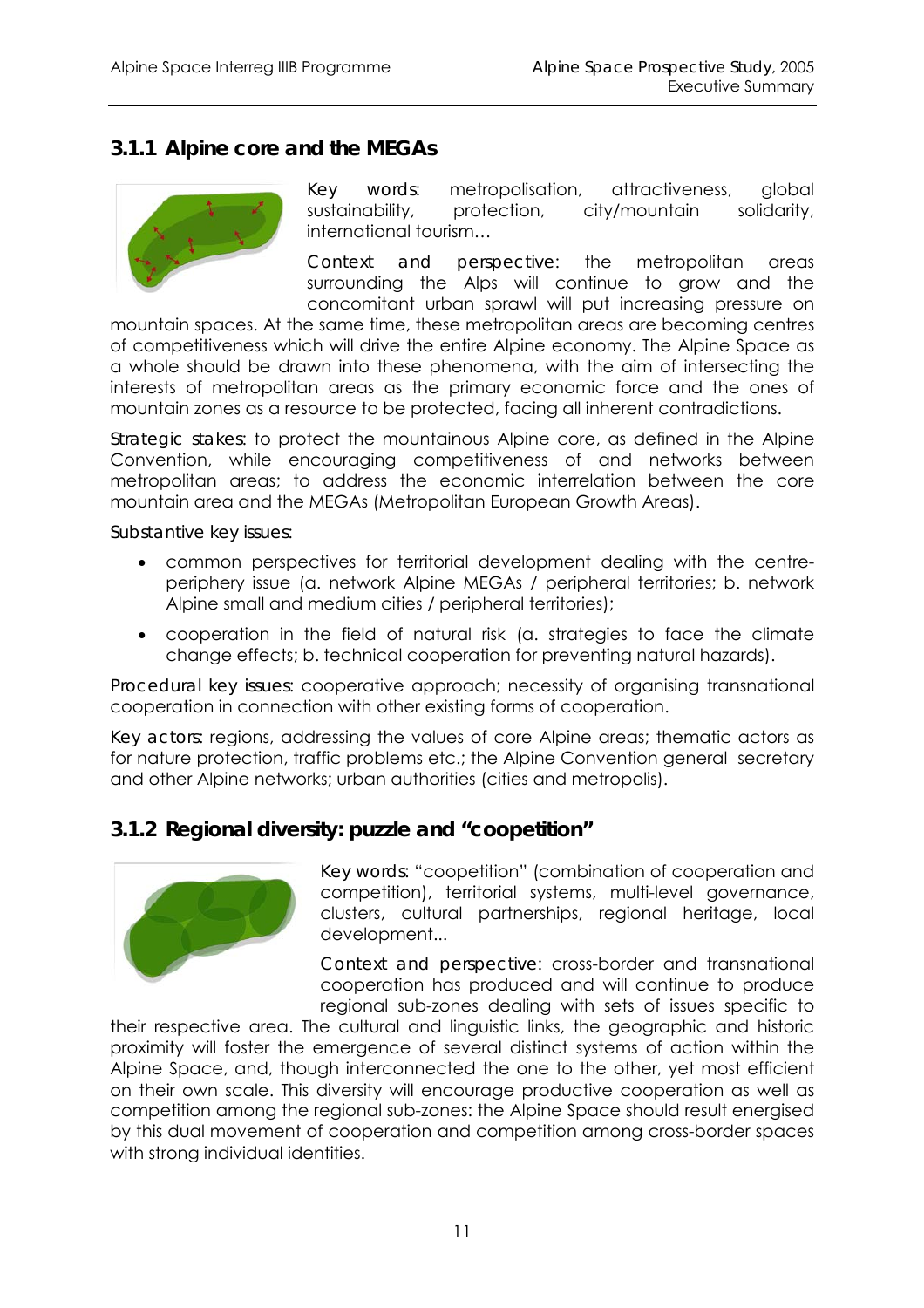*Strategic stakes*: to support the emergence of Euro-regional systems of action within the Alpine Space, while at the same time balancing them in order to make cooperation and competition all over the Alpine Space compatible.

*Substantive key issues*:

- competitiveness: economic key sectors and their importance for regions (a. services, e.g. tourism and healthcare; b. handicraft, agriculture, forestry);
- society, culture and identity (to resolve the polarity between conservation and modernisation of the Alpine cultures);
- good management and promotion of landscapes and cultural heritage (a. promoting genuine Alpine services and products; b. creating additional income sources from agriculture and forestry);
- innovation capabilities (a. supporting the Alpine SMEs by know-how exchanges; b. public-private partnerships in the field of R&D).

*Procedural key issues*: bottom-up approach; cooperation projects limited to 2-3 countries.

*Key actors*: national authorities (with regard to the coordination between the overall spatial policy and national spatial strategies); regional authorities; intermediaries including private partners (for the link of levels, project development and local support) especially in the economic field; local authorities (cooperation of municipalities, thematic cooperation, contributions to regional programmes).

#### *3.1.3 North-South mediation*



*Key words*: transit routes, governmental cooperation, infrastructures, impacts, ports and airports, technological risks…

*Context and perspective*: the Alpine Space will be increasingly concerned by North-South European mediation, in the heart of the continent's economy. The reinforcement of highway tunnels and of high speed

transit infrastructures will shape this mediation into three main transalpine corridors (West, Centre and East), each corresponding to a specific North-South European economic axis. The Alpine Space should be promoted into this logic.

*Strategic stakes*: to organise and to capitalise the transit economy of each of the major Alpine routes, while at the same time ensuring the overall solidarity so as to prevent side effects and imbalances among the Alpine territories.

#### *Substantive key issues*:

- Alpine transport of passengers and cargos (a. strengthening the efficiency of cargos transport; b. sustainable passengers transport);
- cooperation in the field of natural risk (a. strategies to face the climate change effects; b. technical cooperation for preventing natural hazards).

*Procedural key issues*: top-down approach; cooperation projects limited to 2-3 countries; necessity of organising transnational cooperation in connection with other existing forms of cooperation.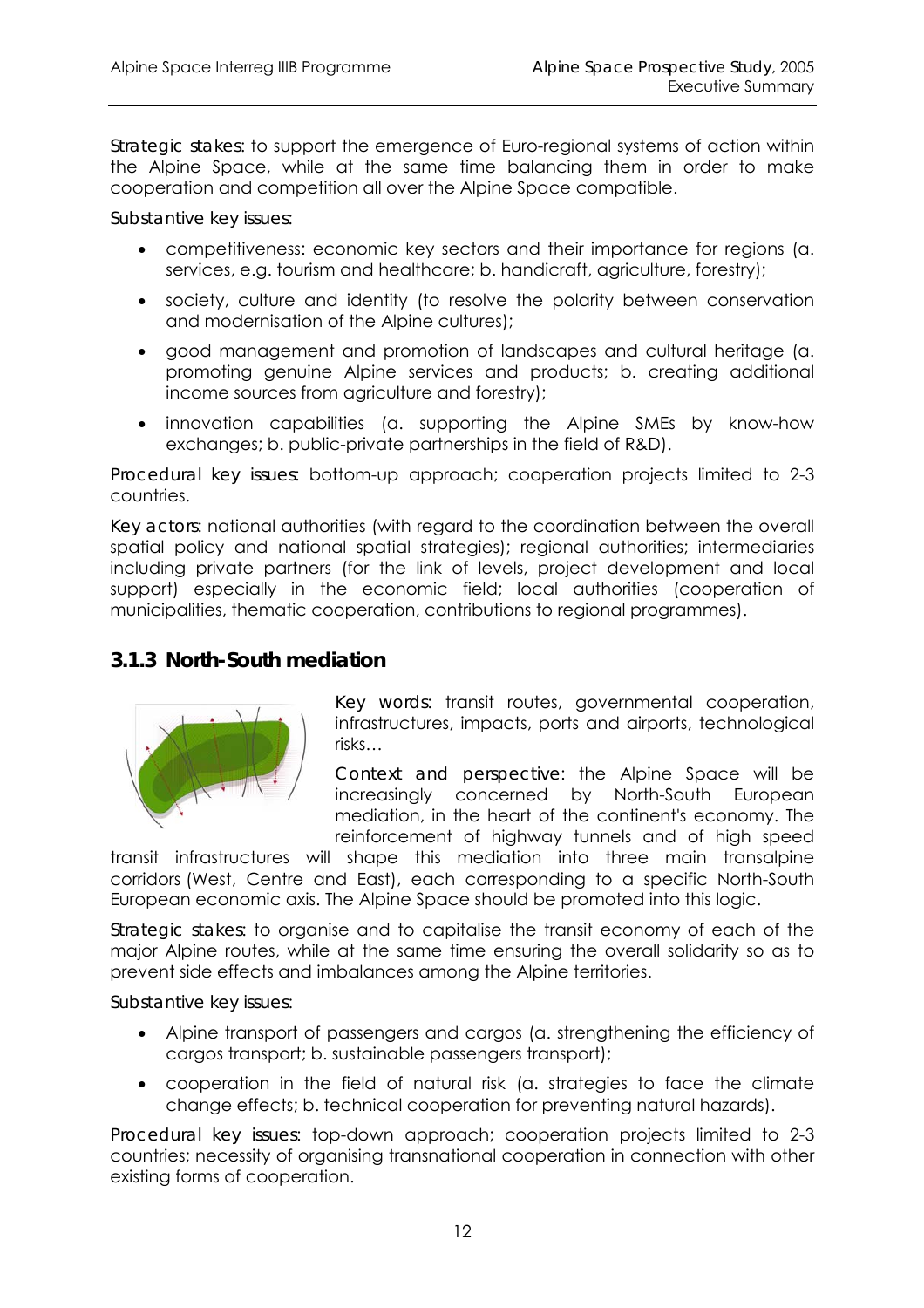*Key actors*: national authorities (particularly referring to transport policy); regional and local authorities; local stakeholders; private partners.

#### *3.1.4 Networks, corridors, connecting elements*



*Key words*: polycentrism, distribution, knowledge networks, mobility management…

*Context and perspective*: the Alpine Space will be structured primarily by the polycentric network of its metropolitan areas, each located at the crossroads of major North-South and East-West axes in Europe. This network will foster the ability of the Alpine Space to

participate in the knowledge economy, an economic engine for the Europe of tomorrow. The quality of connectivity, accessibility to services and mobility management in the Alpine Space should determine the conditions for progress throughout the whole geographic area.

*Strategic stakes*: to promote metropolitan polycentrism, while at the same time ensuring an effective distribution of the dynamics and benefits throughout the territory thanks to the relay with small and medium-size towns.

*Substantive key issues*:

- common perspectives for territorial development dealing with the centreperiphery issue (a. network Alpine MEGAs / peripheral territories; b. network Alpine small and medium cities / peripheral territories);
- Alpine telecommunication (a. accessibility in peripheral regions; b. accessibility for disadvantaged people; c. use of GPS-based information technologies in mountain areas);
- R&D centres with relevant Alpine knowledge (a. networking of Alpine R&D centres; b. innovation in the field of healthcare, sports, handicraft technology);
- innovation capabilities (a. supporting the Alpine SMEs by know-how exchanges; b. public-private partnerships in the field of R&D).

#### *Procedural key issues*: cooperative approach.

*Key actors*: all possible actors dealing with knowledge development and networks building; metropolitan development subjects and networks of Alpine cities as the structuring forces of this process; networks at lower levels important to create linkages internal to this framework and to supply connecting elements; managing authorities of the more important transport infrastructures.

#### *3.1.5 Openness and enlargement*



*Key words*: river basins, openness, enlargement, "little Europes", solidarity, Alpine experience…

*Context and perspective*: the Alpine Space will become increasingly open in all directions due to the structuring of its major European river basins (Rhine, Rhone, Po and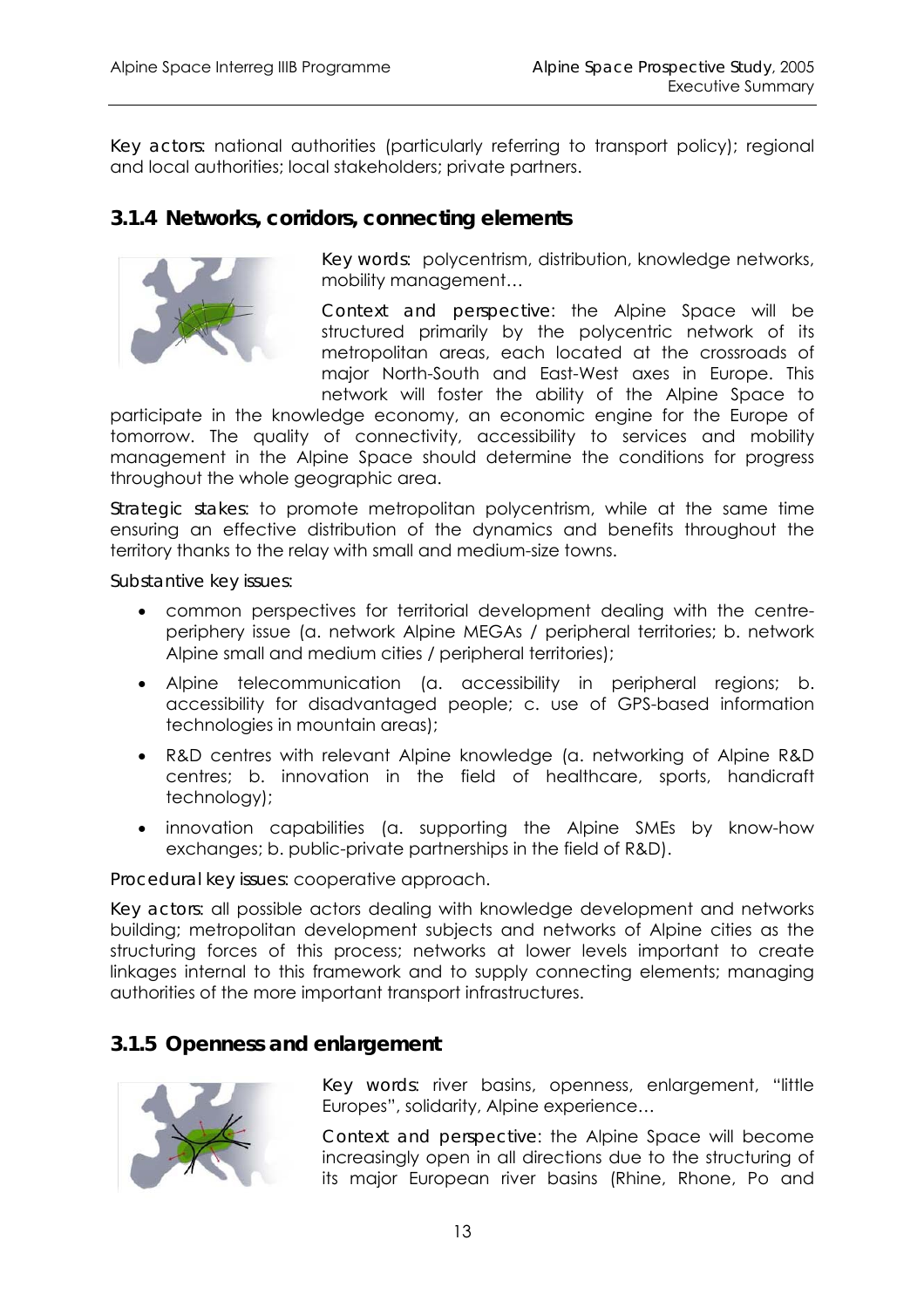Danube). This extraversion will shift the stakes for territorial development from the heart of the Alps towards a greater coordination with peri-Alpine regions and even further: Mediterranean Europe, Rhine Europe, Carpathian Europe, Balkan Europe. The entire Alpine Space should be structured according to the functioning of these major basins and to the upstream and downstream solidarity which they imply.

*Strategic stakes*: to broaden the scope of transnational cooperation outside the Alpine Space, with the aim of expanding the specific Alpine know-how, added values and expectations.

*Substantive key issues*:

- R&D centres with relevant Alpine knowledge (a. networking of Alpine R&D centres; b. innovation in the field of healthcare, sports, handicraft technology);
- innovation capabilities (a. supporting the Alpine SMEs by know-how exchanges; b. public-private partnerships in the field of R&D);
- society, culture and identity (to resolve the polarity between conservation and modernisation of the Alpine cultures).

*Procedural key issues*: top-down approach; necessity to involve partners from outside of the Alpine Space (i.e. full use of the Structural Funds 20% rule); possibility of organising restricted calls for proposals targeted on objectives seen as strategic in this view.

*Key actors*: national authorities, addressing cooperation between the Alpine Space and other neighbouring countries; regional authorities as for the implementation phase.

#### *3.1.6 Positioning: we and the others*



*Key words*: globalisation, international tourism, alpine amenities, global competition, image, joint promotion...

*Context and perspective*: the Alpine Space will be caught up in the global competition of territories which will continuously destabilise its position and major functions. Alpine tourism, technology, socioeconomic networks and

productive systems will be all challenged by the logic of competition well beyond the European scale. After learning to distinguish its own identity and role, in each of the member countries before and within the EU later, the Alpine Space should learn now to rebuild and to communicate its identity and role looking at much broader horizons and at the global scale.

*Strategic stakes*: to build and to promote a global and competitive identity suitable to address the specific features and challenges of the area as a whole and to exploit the comparative advantages of the Alpine Space.

*Substantive key issues*:

• common perspectives for territorial development dealing with the centreperiphery issue (a. network Alpine MEGAs / peripheral territories; b. network Alpine small and medium cities / peripheral territories);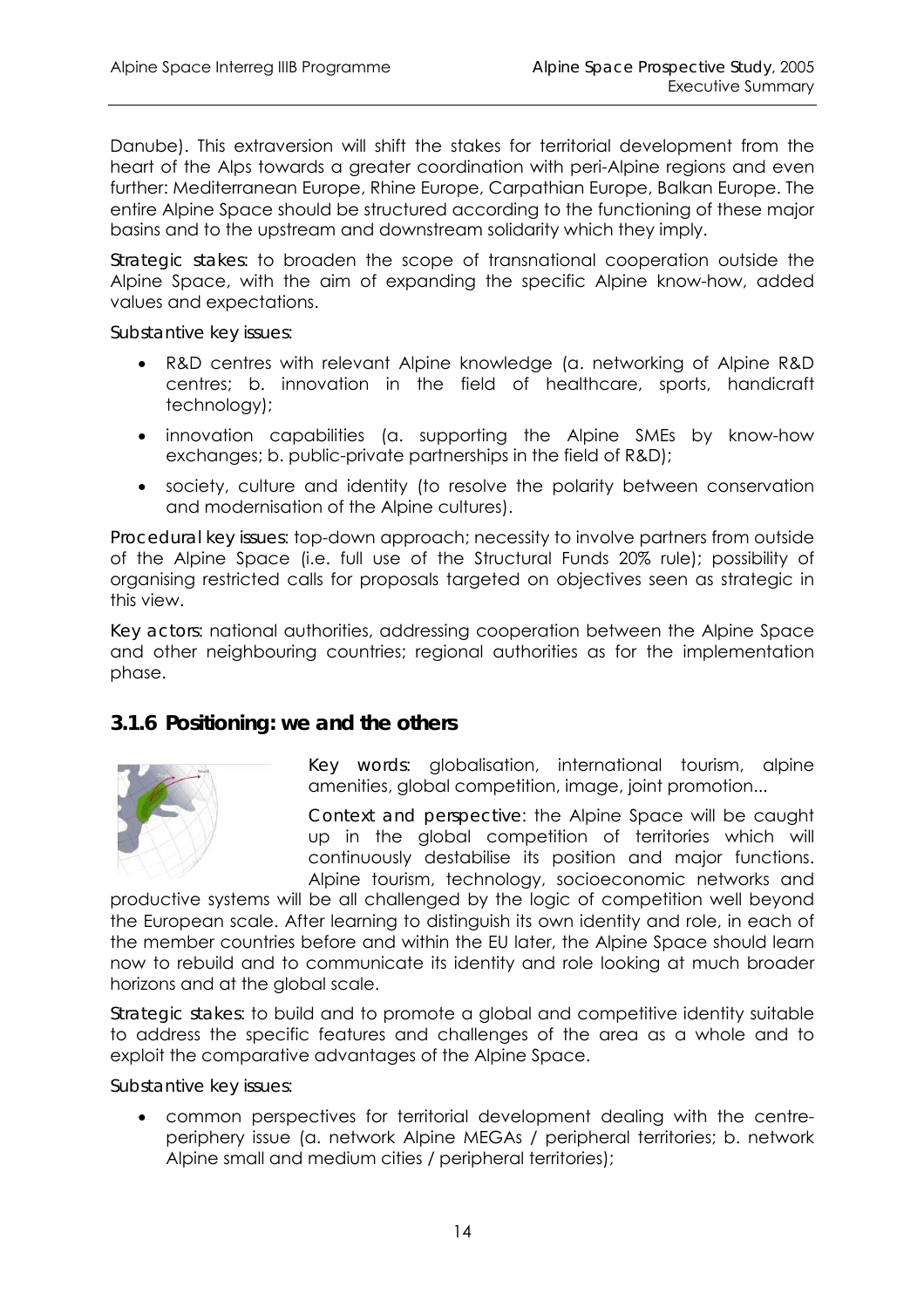- Alpine telecommunication (a. accessibility in peripheral regions; b. accessibility to disadvantaged people; c. use of GPS-based information technologies in mountain areas);
- R&D centres with relevant Alpine knowledge (a. networking of Alpine R&D centres; b. innovation in the field of healthcare, sports, handicraft technology).

*Procedural key issues*: top-down approach; search for projects federating all the 7 countries of the Alpine Space; possibility of organising restricted calls for proposals targeted on objectives seen as strategic in this view.

*Key actors*: regional authorities with regard to economic performance, amenity provision and global attractiveness; European Commission and other EU institutions, in view of the contribution of the Alpine Space to European global competitiveness and attractiveness, as a worldwide example of sustainable development policy process; great economic actors.

#### *3.1.7 Towards a strategic scenario*

The six scenarios above presented are not (nor they could be) thought as capable to sum up and to rank all possible futures of the Alpine territory. They show rather that the analyses carried out by the present study can offer equally good argumentations to support different spatial orientations, to each responding respective development strategies. In other words, future is not univocal, not simply because it is hardly predictable, but especially because *players into the game of spatial development are too numerous and their needs and interests cannot be easily ignored*.

Therefore, the only serious way to build a strategic scenario for the Alpine Space transnational spatial development (i.e. capable to guide the actors intentions) is *to*  frame an appropriate public discussion on the proposed visions among the real *institutional and socioeconomic decision-makers at stake*. Indeed, any attempt of imposing a desirable scenario by authoritative or scientific legitimation would easily weaken the guiding capacity of such vision, for the simple reason that nobody is motivated to share a scenario which he did not contribute to set up.

### **3.2 Proposals for improving cooperation after 2006**

#### *3.2.1 Contents of cooperation*

As previously mentioned (§ 2.1), the *new cohesion policy*, established for period 2007-2013, is primarily oriented towards the implementation of the Lisbon and Gothenburg strategies. In this framework, other concepts beside the ones addressed to by the ESDP become relevant for future programmes of *European territorial cooperation*, which is expected to take the place of current Interreg III Community Initiative as the new Structural Funds mainstream objective no. 3.

As far as the territorial cooperation objective is concerned, *the emerging concept of "territorial cohesion" is of primary interest*. According to the Third Cohesion Report, territorial cohesion may be seen as a translation of the concept of sustainable development into the spatial dimension by means of polycentric development, an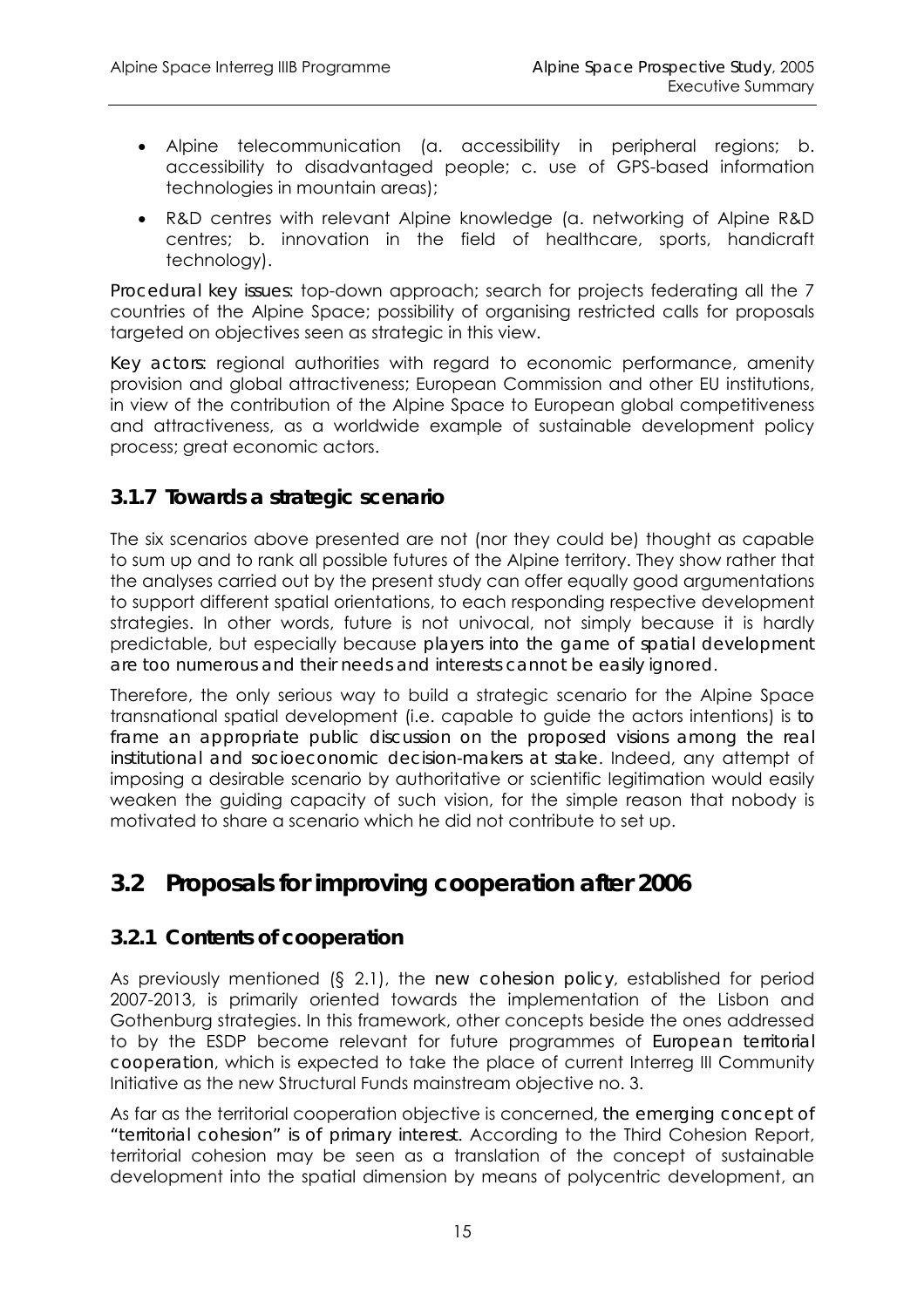aim which was already introduced by the ESDP. As a concept complementing the economic and social dimensions of cohesion, it is expected to contribute to the implementation of the Lisbon and Gothenburg strategies especially throughout *the value added of territorial integration and of cooperation between regions*.

Therefore, the territorial trends of main importance for the Alpine area (§ 1.1) and the political calls for action on different levels of territorial governance (§ 1.2), as they have been mutually interconnected as substantive key issues (§ 2.1), shall be addressed towards territorial cohesion in the future Alpine Space territorial cooperation programme. In this light, special attention should be addressed to the evidence that, especially in a complex territory like the Alpine area, *specificities and differences between local territories are an immense potential towards innovative capacities of competitiveness*. This means that transnational cooperation in the Alpine Space will be able to contribute to the overall EU territorial cohesion objective according to its effective capacity *to valorise local development potentialities throughout transnational opportunities* (i.e. overcoming the limitations due to national separations).

On the contrary, the outcomes of the Alpine Space Interreg IIIB programme (§ 1.3) have shown that transnational cooperation so far has been developed in many aspects as a framework for the negotiation of distinct national options. *This attitude has to be avoided in future*, since it lead to inhibit local development capacities and, consequently, the success of the next Alpine Space programme and its contribution to EU territorial cohesion and to the Lisbon and Gothenburg aims.

The present study offers offer a vast array of themes and of methodological suggestions which, according to an hopefully agreed development scenario, decision-makers may decide to combine and diversify in view of the preparation of next Alpine Space territorial cooperation programme. Particularly, Table 1 (§ 1.1), Table 2 (§ 1.2) and Table 3 (§ 2.1) are of greater interest for deciding on priorities and measures of future Alpine Space cooperation. First and foremost, however, *a strategic scenario has to be agreed by the concerned stakeholders* according to the proposed procedures (§ 3.1), in the light of the EU territorial cohesion aim.

#### *3.2.2 Area of cooperation*

Basing on the simple and perhaps reductive assumption that the Alpine Space "is a space with a strong geographic coherence which should be focused on acrossmountain corridors and mountainous environment", *the European Commission services have proposed a restriction of current cooperation area*, to detriment of 6 regions: Alsace, Provence-Alpes-Côte d'Azur (FR), Freiburg, Tübingen (DE), Burgenland (AT), and Liguria (IT). Three options are thus proposed for these regions: to remain integrated in the space, to be cancelled or to be associated with the guaranty to be involved in some projects using the geographic flexibility of 20% (according to art. 22 of current draft ERDF Regulations, COM(2004) 495).

Of course, despite the apparent poorness of motivations, such proposal has to be considered, if only because of the authoritativeness of proponents. To this respect, the analyses carried out in the present study have shown that other regions as well tend to differentiate from the average of the Alpine Space regions for some reason. In particular, the trend analysis (§ 1.1) has pointed out that Rhônes-Alpes (FR) and Upper Austria (AT) do not share the adopted common indicator profile. Conversely, it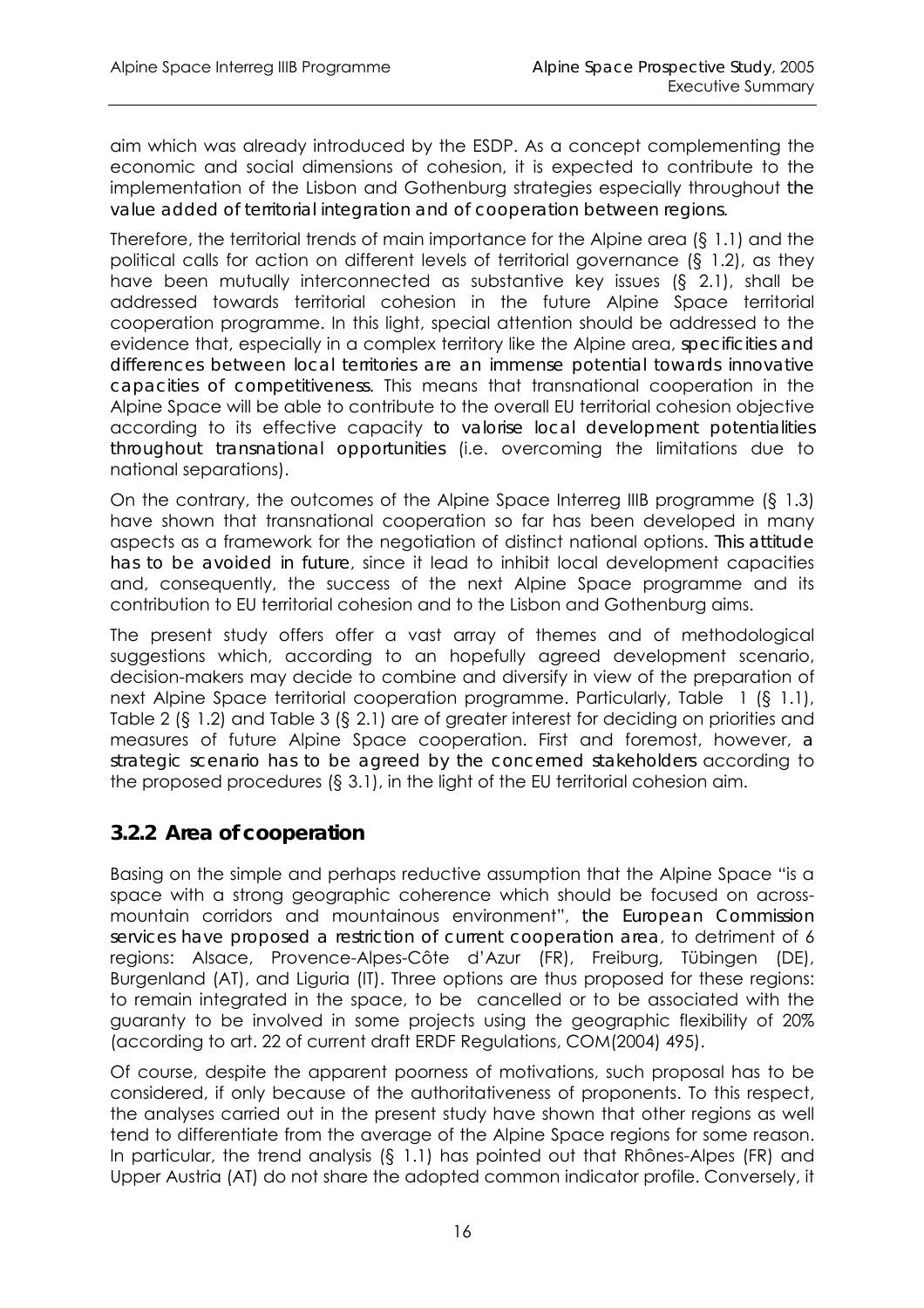has been observed that other regions located outside the area (Stuttgart and Karlsruhe, Mittel- and Unterfranken in Germany, Toscana in Italy, Småland med Őarna in Sweden, Highlands and Islands in Scotland) share indicator values similar to the Alpine regions. The Commission services may agree, of course, that aggregations could be hardly proposed in these cases. Additionally, the policy analysis (§ 1.2) has led the attention on the high number and extremely diversified range of "exceptions" cohabiting in the Alpine territory, against the backdrop of its geographic coherence.

In brief, the point is that the objective homogeneity of geographic characters does not seem a convincing argument to implicate a change (a restriction nor an enlargement) of the existing cooperation area. Instead, also in accordance to the European Governance White Paper's idea of Open Method of Coordination (OMC), subjective willingness of mutual cooperation appears to be a more appropriate criterion to decide whether or not any region should leave or join the cooperation area.

Therefore, since the institutional forms are fundamental to make the OMC working effectively, a *formal letter of commitment to the next Alpine Space territorial cooperation programme should be asked to all regional governments* (cantons, Länder and regions), currently included, to certify their intention to prosecute the experience after 2006. Additionally, all reasonable requests for joining the area received by regional governments not currently involved should be taken in attentive consideration and possibly welcome.

However, as a general rule, the overall experience of Interreg would suggest *to safe the existing cooperation area as far as possible*, since the established networks and relations among partners, at programme and project levels, are an immensely valuable patrimony to be capitalised over time (§ 2.2). This applies especially to the Alpine Space cooperation area, which has started living in a whole dimension only throughout the Interreg III programmes cycle.

#### *3.2.3 Design of strategies and decision-making process*

Design of strategies and decision-making process are matter of both policy practices and technical procedures. One main message derived from the policy analysis (§ 1.2) is that transnational territorial cooperation proves to be a difficult task, even if regarding an apparently homogeneous territory like the Alpine Space, because not only levels of territorial governance are several but also policy priorities are different, variously interconnected and often contrasting the ones against the others. On the other hand, procedural issues (§ 2.2) address to consider that the effectiveness of future programme will depend mostly on the capacity to build real consensus on strategic objectives and on structuring choices.

Therefore, since the overall aim of the Alpine Space programme towards EU cohesion policy is expected to be the promotion of local development potentialities throughout transnational opportunities), the design of strategies shall necessarily pass through the effort of *combining the different calls for action on various sectors (horizontal dimension) and levels (vertical dimension)* according to a authentic appreciation of the main features of EU territorial governance.

In practical terms, *to frame a public discussion for the agreement of a strategic scenario* for the future Alpine Space programme according to the above proposed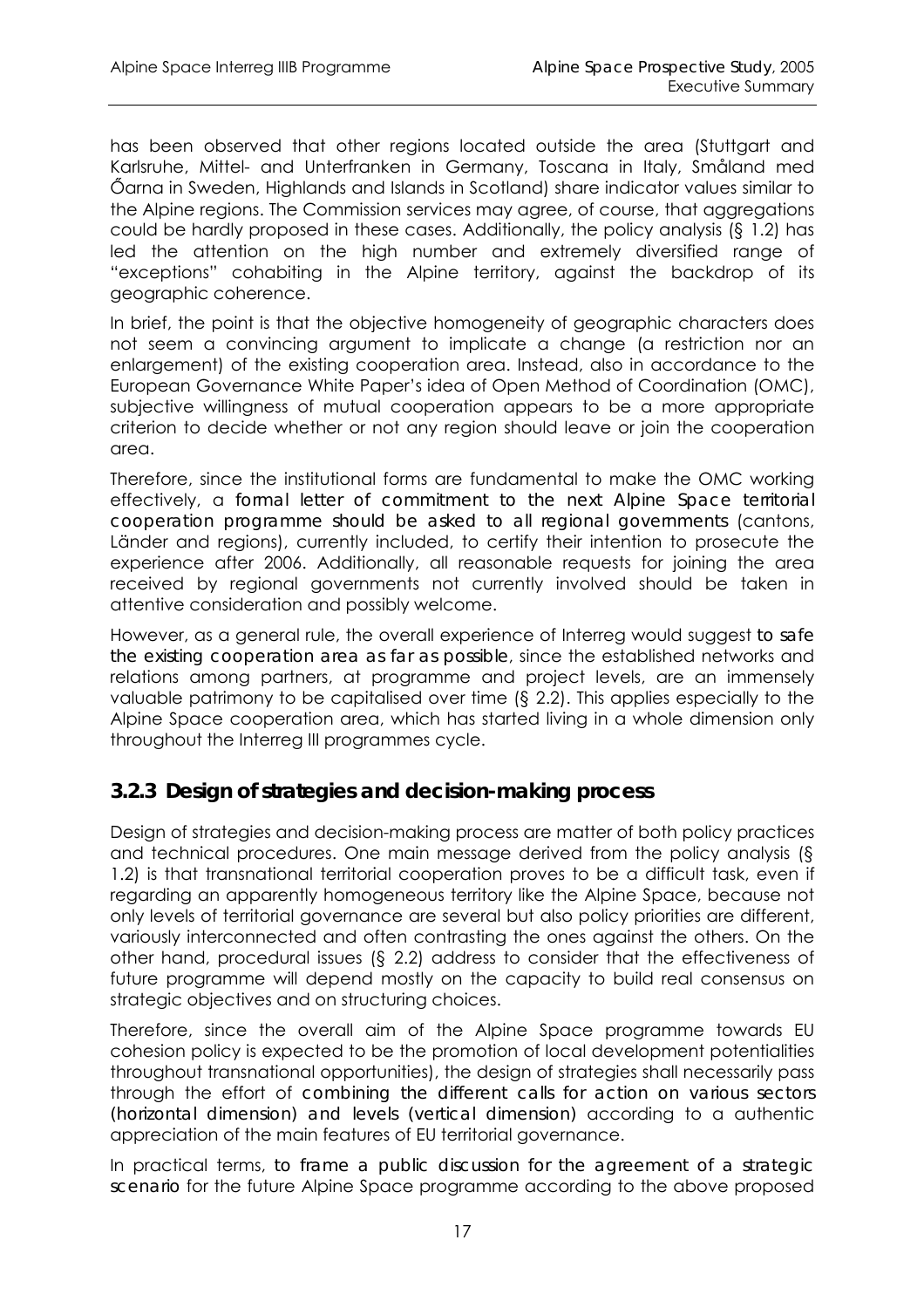procedures (§ 3.1) appears to be the right way for approaching such complex and delicate task. Particularly, this will require the recourse to appropriate techniques in the field of policy consensus building in order to obtain effective results.

The policy analysis has shown more in details that regional claims for action are not usually subsumed in the respective national views, certainly not in the case of the Alpine Space area (§ 1.2). On the other hand, the analysis of current Interreg IIIB programme has pointed out the high prevalence of regional authorities among the partners of project implementation, often to detriment of local subjects and of a genuine local development process (§ 1.3). Indeed, the activism of regional authorities at project implementation level becomes often a factor of inhibition of the participation of local public and private subjects, which are the key actors of local development (§ 2.3).

In fact, such behaviour may confirm the understandable worries of regional authorities, which are instead the key actors of territorial governance in the area, for not seeing "their own" concerns of spatial development enough recognised by the programme. In other words, it seems that regional authorities have to preside projects, since they do not feel themselves involved appropriately in decisions regarding the programme. Be that as it may, *the decision-making system which has been experienced in current programming period has proved to be not enough efficient towards the overall results of the territorial cooperation process*.

It seems therefore that the *involvement of regional governments as the key actors at programming level* of the Alpine Space transnational cooperation (§ 2.3) has to be fostered. Particularly, *the political representatives of regional authorities* (Presidents / Ministers of Cantons, Länder, Regions and Autonomous Provinces) have to be consciously committed to the programme objectives and strategies.

In this light, two practical suggestions arise in view of the next programme:

- 1. *The role of the "Conference of the regions" should be strengthened* in future, for instance by:
	- ¾ assigning the Conference a central role in the programming process of the Alpine Space programme for 2007-2013, especially as far as the design of strategies (priorities and measures) is concerned;
	- $\triangleright$  establishing also formally in the next programme that the membership of the Conference is composed by the heads of regional governments and not by simple officers;
	- ¾ making the Conference's advice for the main advancement steps of the programme (financial plan, projects selection criteria, strategic projects etc.) obligatory.
- 2. The presence of *national and of regional representatives inside the committees of transnational decision* (i.e. both Monitoring Committee and Steering Committee) should be re-balanced in favour of the latter.

Finally, the analysis has shown that, even if focusing on the same territories and borders and having many structural components in common, Interreg IIIA programmes in the Alpine area carry out their strategies independently from the Interreg IIIB Alpine Space programme. Therefore, *a joint strategy of coordination between transnational and cross-border territorial cooperation programmes* could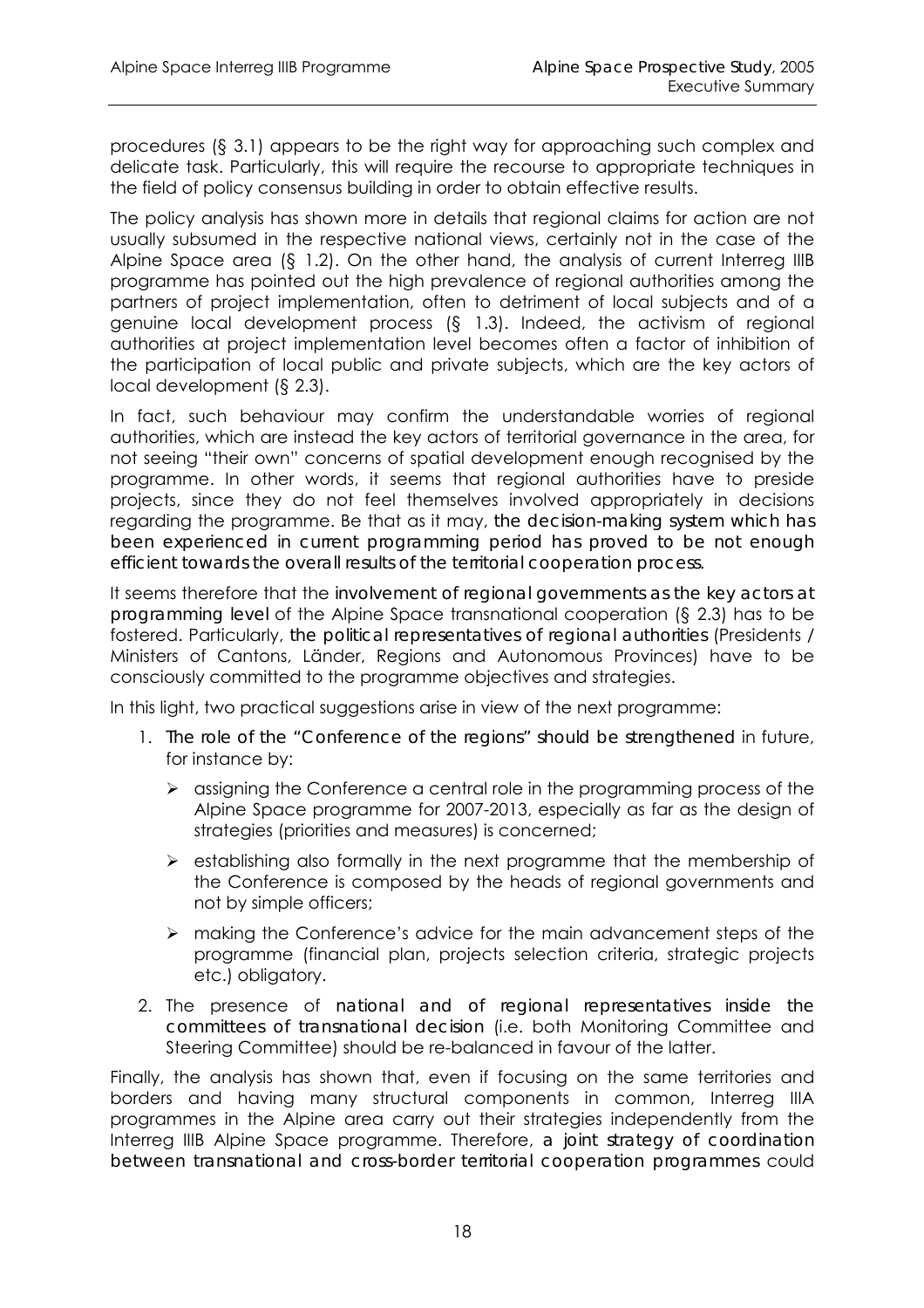serve better the interests of the Alpine communities with an increase in the effectiveness of both kinds of programmes.

#### *3.2.4 Programme management*

As far as the management of the future programme is concerned, the present study cannot do less of considering the potentialities of the new legal instrument on cooperation established by draft Regulation COM(2004) 496 and also recalled at art. 18 of draft Regulation COM(2004) 495 on the ERDF. Indeed, the "European Grouping of Cross-border Cooperation" (EGCC), invested with legal personality with the aim of reinforcing economic, social and territorial cohesion, can have also the objective of facilitating and promoting transnational and inter-regional cooperation (COM(2004) 496, art. 1).

In the light of the analyses carried out (see especially  $\S$  1.3 and  $\S$  2.2), the Alpine Space member states are warmly recommended *to take in consideration the institution of an EGCC as a strategic tool for improving cooperation in 2007-2013*. Of course, the modalities of its possible institution, in particular whether to set up the EGCC as a separate joint legal entity or to assign its tasks to one regional authority, shall be matter of attentive evaluation and of political decision. The same shall be, in both cases of acceptance of rejection of the EGCC opportunity, as for the decision on whether to confirm the existing Managing Authority or to assign this task to a different authority (or joint legal entity). Indeed, apart from the unquestionable capacities of current managers, both the options may imply some advantage, in particular:

- a) to confirm the existing Managing Authority would permit to capitalise the experience and the know-how built up in 2000-2006;
- b) to assign this task to a different authority (or joint legal entity) would permit to spread the institutional capacity also in other regions, perhaps located in other countries and in a different side of the area.

In conclusion, the institution of a EGCC as a new joint legal entity also including the present Managing Authority might be a suitable solution to pursue both the above said advantages.

## **3.3 Potential strategic projects**

#### *3.3.1 Definition of strategic projects*

In the course of the legal bases preparation for the new cohesion policy, the issue of strategic projects has been heatedly debated. *The European Commission prepared a definition, which was not readily accepted by the Member States*. However, this debate died off temporarily, perhaps also in the light of political problems affecting the adoption of the financial perspectives for 2007-2013.

The draft regulations on Structural Funds and the Cohesion Fund do not mention strategic projects, but adopt the term *major projects* as to indicate complex operations exceeding 25 or 50 million Euro (in the environment filed or in other fields respectively). The Community Strategic Guidelines (2005) avoid the term as well but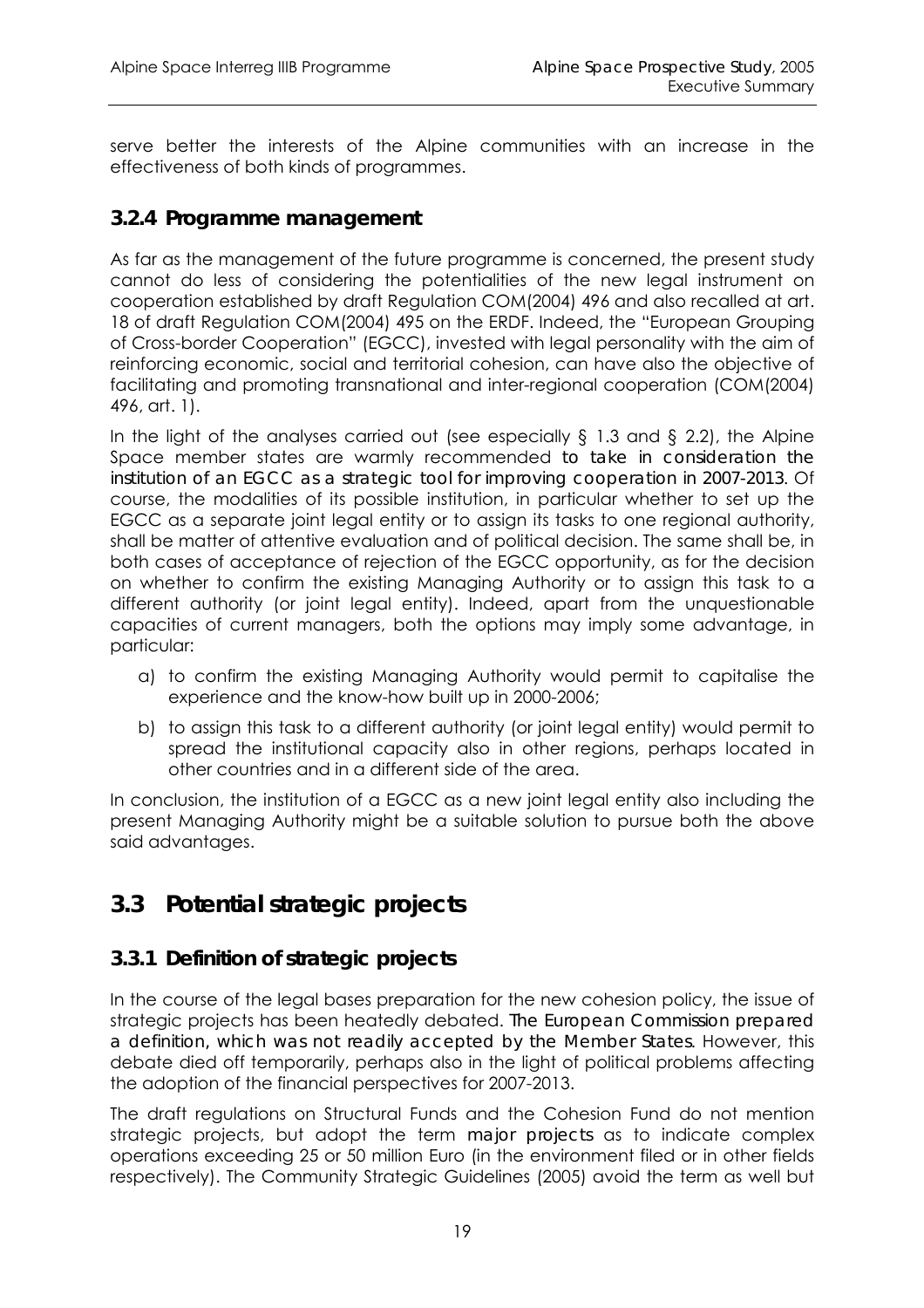state that transnational cooperation should be centred on "matters of strategic importance".

Basing on its analytical findings, the present study has led to assume that the *notion of strategic projects pertains to contents, as well as to territorial coverage, composition of partnerships, types of objectives, of envisaged activities and results*.

According to this definition, strategic projects should normally address *complex*  topics, of high relevance to a major part of the Alpine Space or specific types of *areas*. *Broad territorial coverage* should be sought in relation to participating or represented territorial entities. Regarding quality of the partnership, *presence of strategic partners in relation to the objectives and envisaged results of the project* should be required. Moreover, further organisation of transnational activities should lead to *partners becoming a "collective player"*. *Commitment of partners and long term orientation of cooperation* should be prerequisites to build partnerships and carry out complex processes and operations.

Project *objectives should help to achieve strategically important aims at several levels*, such as the EU, the programme area, participating states and regions. The envisaged *types of results should pertain to more advanced categories*, e.g. formation of transnational networks, exchange of best practices, strategy building, activities to implement the strategy.

#### *3.3.2 Ideas for potential strategic projects*

Two main frames of reference have been used in elaboration of ideas for strategic projects:

- the EU documents pertaining to the new cohesion policy for period 2007-2013, most notably the Structural Funds and ERDF draft regulations (COM(2004) 492 and 495) and the Community Strategic Guidelines; and
- ideas and proposals developed by the *Prospective Study*, especially those concerning substantive key issues (§ 2.1), key actors (§ 2.3), scenarios (§ 3.1) and the themes of cooperation (§ 3.2.1).

In particular, (a) the *project ideas at programme level* are proposed in view of the preparation and implementation of an Alpine Space programme in 2007-2013 and they include:

⇒ *Alpine Space 2020.* The need to elaborate a strategic vision for the Alpine Space area has been expressed in several occasions. The issue should be addressed in a process encompassing all relevant institutional and socioeconomic stakeholders from all Alpine Space countries and regions. The process should be designed using contemporary knowledge in the relevant fields, such as: visioning techniques, group work techniques, facilitation etc.. The implementation could be led by the JTS with inputs from outside collaborators as required.

⇒ *Preparatory projects.* In order to launch projects in fields of strategic importance yielding concrete action, it may be necessary to build the basis for that in the so called preparatory projects. These would be aimed at identification and focusing of themes, identification and bringing together of key actors as well as preparation of the next phase projects according to results of the preparatory works.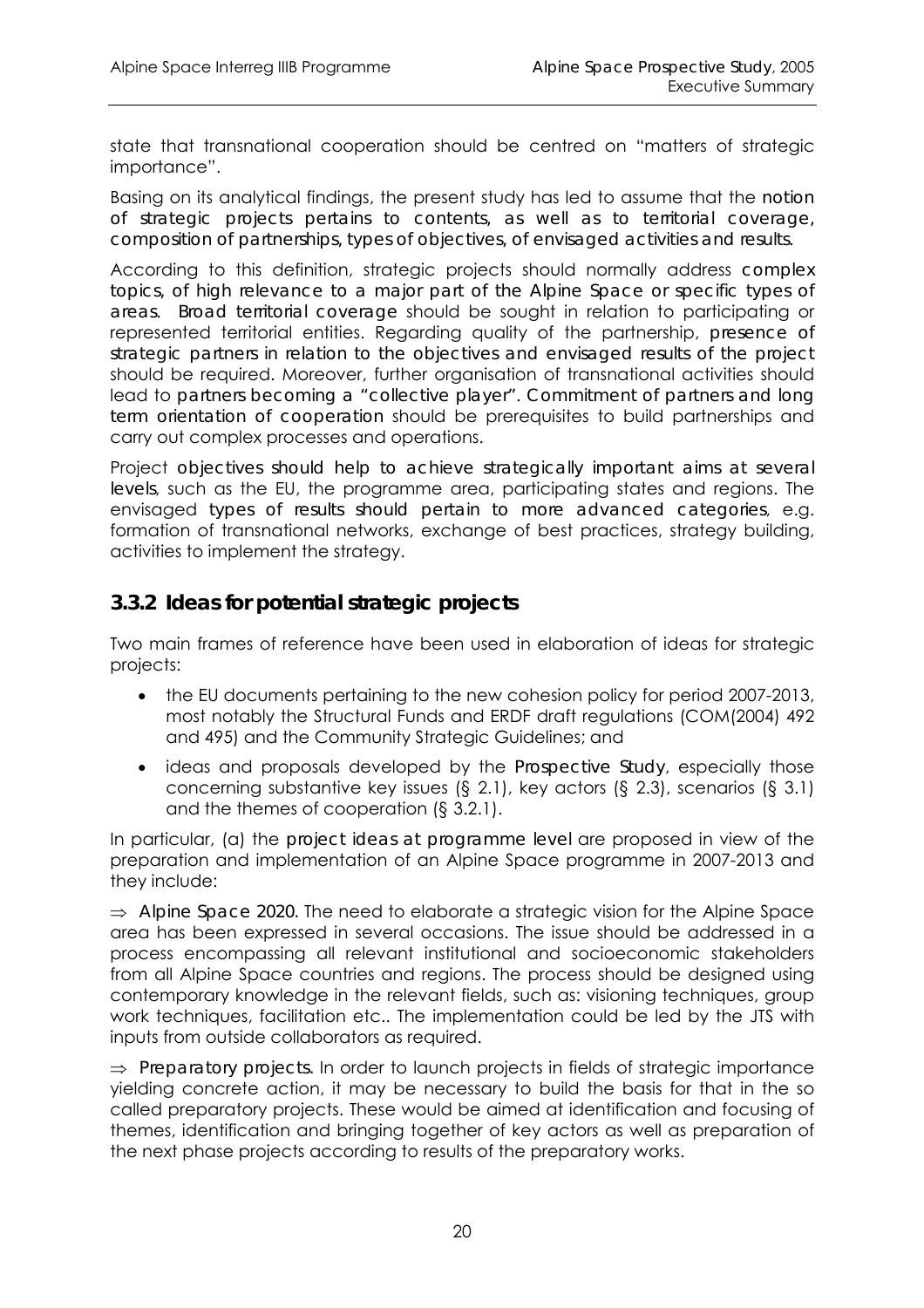⇒ *Synthesis and dissemination projects.* Synthesis of results of projects dealing with similar or complementary themes could bring valuable new knowledge as well as open new perspectives. It could further lead to identifying new (strategic) projects. Projects oriented into activities to do with dissemination of project results could increase the efficiency and visibility of the programme and bring additional benefits to the cooperation area and its component parts.

⇒ *Projects accompanying programme implementation.* It appears relevant to have current information on content related issues, such as whether and in what way project activities are contributing to the implementation of priorities and measures, what are the effects in the Alpine Space countries and regions etc.. These questions could be pursued in specially designed projects aimed at assessing the programme implementation with a view to results and impacts of the projects.

Besides, (b) the *project ideas connected with strategic key issues* are structured around key words pertaining to topics proposed by the European Commission, as well as to substantive findings of the present study and they include:

⇒ *Metropolitan / urban network of the Alpine Space.* A strategic project should preferably be prepared in a pre-project, addressing questions such as: Which elements are connecting the metropolitan ring of the Alpine Space? Are there interest and scope for cooperation? Who are the potential key actors? What are the relevant fields and themes of cooperation? What experiences in metropolitan cooperation in Europe are of relevance for the Alpine Space? Another aspect of urban cooperation and networking relates to the connections of the metropolitan areas with the small and medium-sized towns: How can these benefit from development dynamics of the metropolitan cities? Is a polycentric urban network feasible? How can it function?

⇒ *Rural-urban relations at work.* This project would seek potential promising fields and instruments of cooperation. It would be based on pilot areas or cases in the Alpine Space. The main aim would be to establish permanent partnerships and cooperation between urban and rural areas. The generated knowledge would be exchanged, compared and assessed in the partnership frame, but communicated also to a wider audience and to other European regions.

⇒ *Regional development observatory.* This project addresses the differences between urban centres, peri-urban and remote regions in the Alpine Space in terms, for example, of levels of education, job offer, value creation etc.. It would have several focuses: to map the differences between urban centres, peri-urban and remote regions and their development trajectories by means of a set of indicators on territorial development; to set up an Alpine Space wide comparison of development patterns; to identify success stories or best practices in managing the "differentials"; to identify success factors, develop recommendations and test them in pilot areas.

⇒ *Territorial effects of "brain drain".* The extent and characteristics of "brain drain" processes in the Alpine Space regions would be first analysed and territorial effects of this process would be documented. Further steps would include the proposal of mitigation strategies and measures and their implementation in pilot areas, as well as the evaluation and dissemination of results.

⇒ *Destination Alpine Space.* Is the Alpine Space a (potential) territory, suitable to enter successfully into competition at major scales, such as the EU and up to the global one? If yes, what makes up its identity and image? Which services does and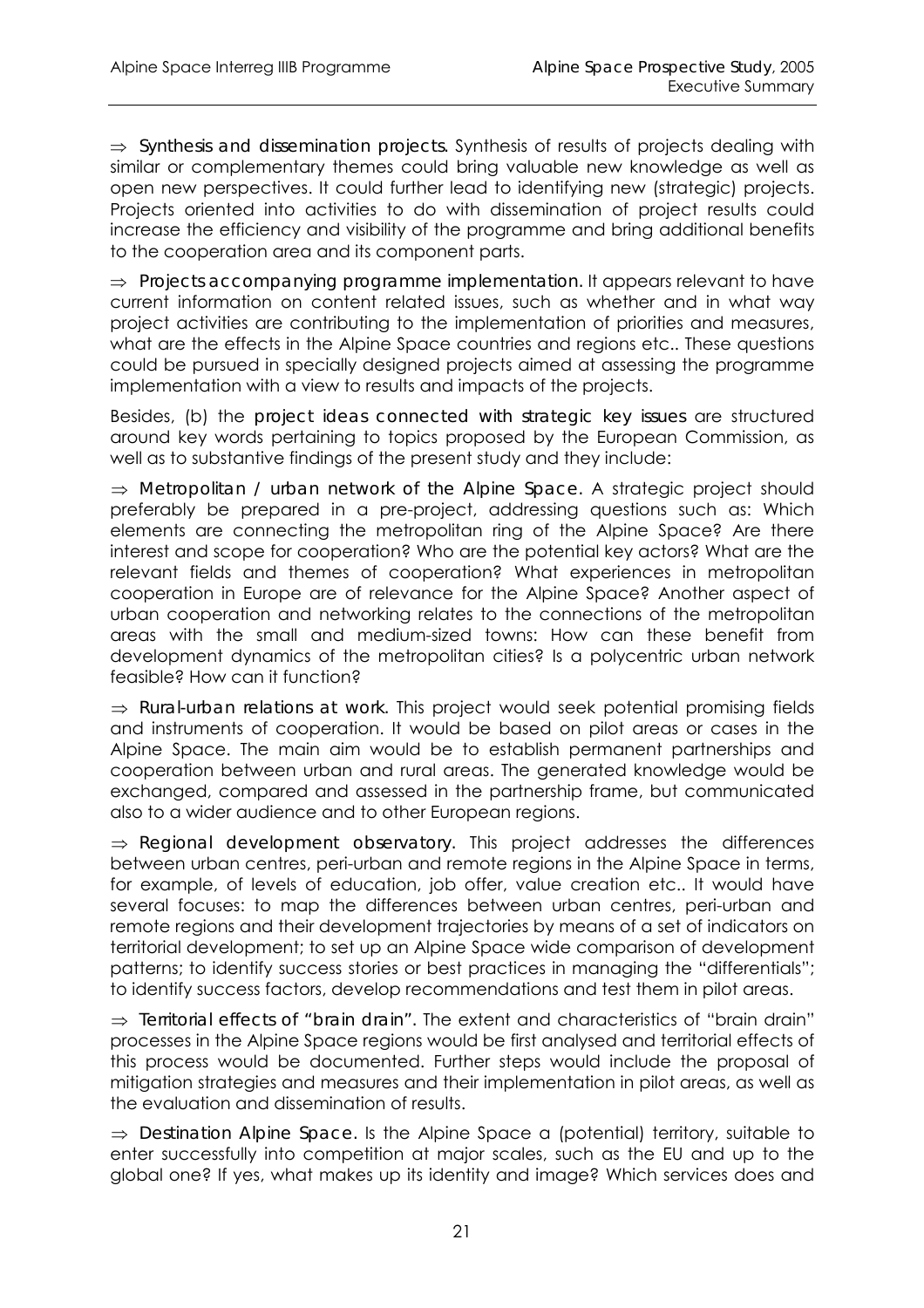should this territory provide to whom? How could it be promoted or marketed? What specific structures could be set up at various stages?

⇒ *Sustainable tourism in the Alpine Space.* This strategic project would need to take an integrated view of several aspects: which are the general development options for tourism development in the Alpine Space; what are the social, economic, environmental and spatial consequences of single scenarios in the light of the sustainable development concept; what strategies and organisational measures may be used to pursue the relevant scenario(s); which good practices exist already in the Alpine Space or elsewhere and can be readily used; which alternatives to tourism have regions with a long term decline of guests?

⇒ *Mobility chain in the Alpine Space.* A comprehensive overview of the state of the art and developments of the whole mobility chain – from large urban centres, TGV stations and major airports, to the small Alpine valleys – in the Alpine Space is missing. A strategic project aimed initially at mapping the mobility chain in the Alpine Space could base on findings of projects implemented in the current programming period, as well as from experience of other cooperation areas. The final objective would be to devise a joint mobility management strategy for the Alpine Space and its various component parts.

⇒ *Public passenger transport in the Alpine Space*. A preparatory project should be launched addressing the following issues: Who are the key actors in the field of public passenger transport? What are their views, needs? Is there scope for an overall agreed Alpine Space policy on the issue? Which developments will most strongly influence development of public passenger transport and in what way? What successful models and practices exist already? Who should act on the issue and in what way?

#### *3.3.3 Project selection criteria*

Finally, a first rough draft of *criteria, which could be used in project selection* has been developed on the basis of the study findings (§ 2.1 to § 2.3). The criteria address *two sets of issues: response to substantive key issues and response to key issues of transnational cooperation processes*.

The *response to substantive key issues* (Table 4) may be completed by a more general set of criteria, such as better accessibility to infrastructures, knowledge and public services; improved mobility chain management; higher local economic added-value; diversification in the fields of economy / decrease of mono structured economic systems; well balanced demography; decrease of energy consumption per capita; improvement of policy coherence between local, regional, national and European levels.

However, each of the given criteria should be defined in detail by parameters and aggregation methods in order to come to a more operational evaluation grid. This step obviously must be left open until the final decision on the objectives to be pursued will be taken on the basis of an agreed strategic scenario (§ 3.1).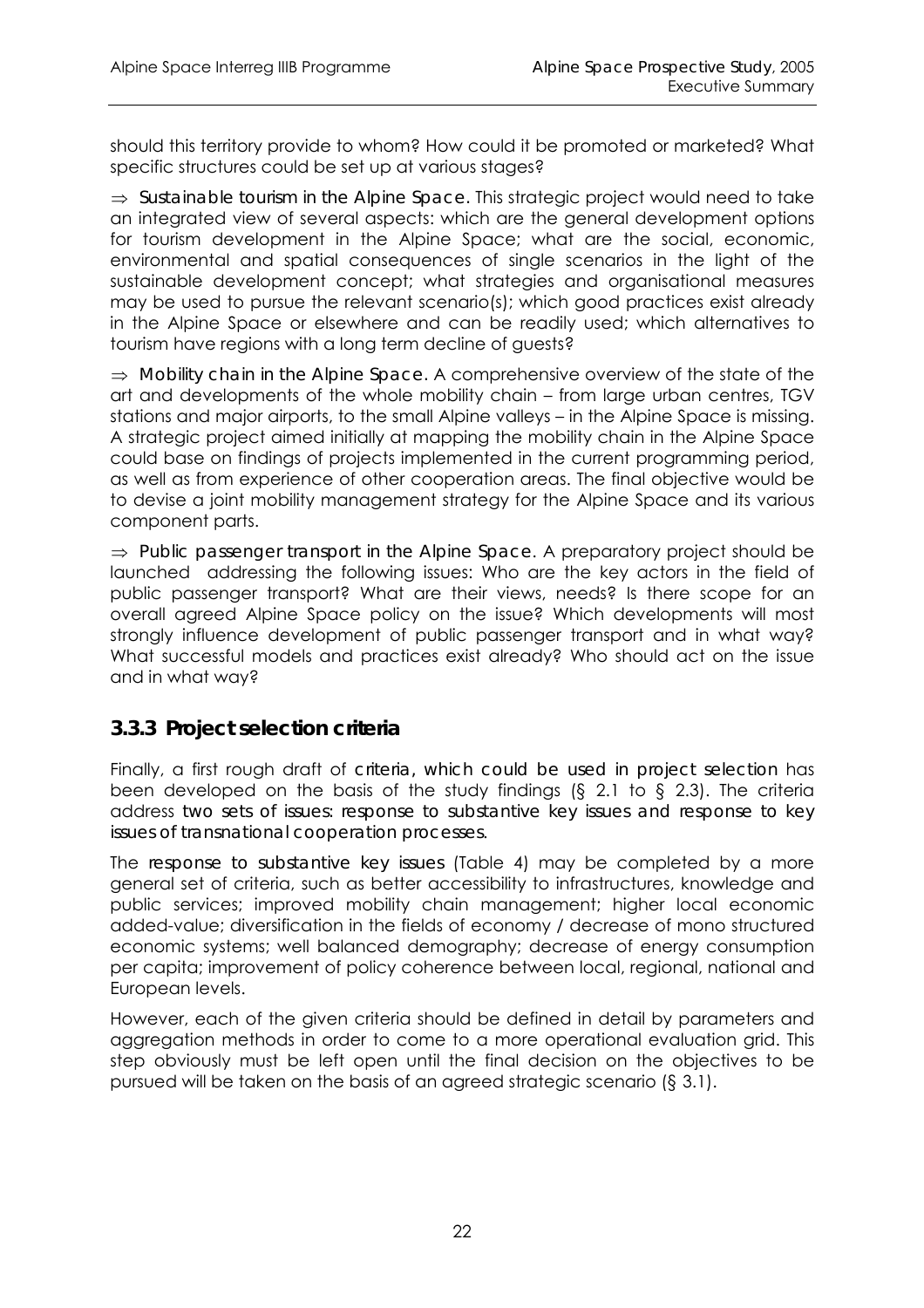| <b>Measures</b>                                                                                                                                 | Focus                                                                                                            | Response criteria                                                                                                                                                                                                         |  |  |  |  |
|-------------------------------------------------------------------------------------------------------------------------------------------------|------------------------------------------------------------------------------------------------------------------|---------------------------------------------------------------------------------------------------------------------------------------------------------------------------------------------------------------------------|--|--|--|--|
| I. The Alpine Space as an innovative, competitive and attractive living and economic space in the scope of a<br>polycentric spatial development |                                                                                                                  |                                                                                                                                                                                                                           |  |  |  |  |
| Common perspectives of                                                                                                                          | a. Network Alpine MEGAs - periphery                                                                              | Increase of integrated territorial                                                                                                                                                                                        |  |  |  |  |
| territorial development: the<br>centre-periphery issues                                                                                         | b. Network Alpine SMC - periphery                                                                                | development concepts covering the<br>interlink areas of MEGAs / SMC, increase<br>of experience exchange between<br>Alpine MEGAs / SMC                                                                                     |  |  |  |  |
| Competitiveness: economic key<br>sectors and their importance to                                                                                | a. Services, i.e. tourism and<br>healthcare                                                                      | Market share of key sectors, number of<br>product innovations, regional gross                                                                                                                                             |  |  |  |  |
| regions                                                                                                                                         | b. Handicraft, agriculture, forestry                                                                             | domestic product per capita, decrease<br>of unemployment                                                                                                                                                                  |  |  |  |  |
| Society: culture and identity                                                                                                                   | a. Resolving the polarity of<br>conserving and modernizing<br>Alpine culture                                     | Increase of participation of citizens in<br>cultural organisations, increase of<br>cultural competitions and events,<br>increase of cultural model projects,<br>decrease of regulations suppressing new<br>Alpine culture |  |  |  |  |
| 11.                                                                                                                                             | Improving transmissibility and accessibility of the Alpine Space                                                 |                                                                                                                                                                                                                           |  |  |  |  |
| Alpine transport of passengers<br>and cargo                                                                                                     | a. Strengthening efficiency of cargo<br>transport                                                                | Decrease of truck based traffic crossing<br>the Alps, improvement of intermodality                                                                                                                                        |  |  |  |  |
|                                                                                                                                                 | b. Sustainable passenger transport                                                                               | in cargo transport, improvement of<br>modal split of passenger transport,<br>decrease of car based traffic in sensitive<br>areas                                                                                          |  |  |  |  |
| Alpine telecommunication                                                                                                                        | a. Accessibility in peripheral regions                                                                           | Increase of share of online users,                                                                                                                                                                                        |  |  |  |  |
|                                                                                                                                                 | b. Accessibility to disadvantaged<br>people                                                                      | increase of territorial coverage by<br>telecommunication services, number of<br>GPS-based products in tourism and                                                                                                         |  |  |  |  |
|                                                                                                                                                 | c. Use of GPS based information<br>technology in mountain areas                                                  | transport                                                                                                                                                                                                                 |  |  |  |  |
| III.<br>prevention of natural disasters                                                                                                         | Wise management of nature, landscapes and cultural heritage, promotion of the environment and the                |                                                                                                                                                                                                                           |  |  |  |  |
| Cooperation in the field of<br>natural risks                                                                                                    | a. Climate change strategies                                                                                     | Decrease of natural hazards, number of<br>new tourism and settlement concepts                                                                                                                                             |  |  |  |  |
|                                                                                                                                                 | b. Technical co-operation<br>preventing natural hazards                                                          | considering the effects of climate<br>change, increase of high quality natural<br>hazard prediction, improvement of<br>information speed about risks to the<br>public, number of licences of new<br>technologies          |  |  |  |  |
| Good management and<br>promotion of landscapes and                                                                                              | a. Promoting authentic Alpine<br>services and products                                                           | Increase of regional brands, income of<br>farmers per farm and person, increase<br>of regional cross-sectoral co-operations                                                                                               |  |  |  |  |
| cultural heritage                                                                                                                               | b. Creating additional income<br>sources to agriculture and forestry                                             |                                                                                                                                                                                                                           |  |  |  |  |
|                                                                                                                                                 | IV. Promoting Alpine innovation capabilities and ensuring an equitable repartition of factors of competitiveness |                                                                                                                                                                                                                           |  |  |  |  |
| R&D centres with alpine relevant                                                                                                                | a. Networking of alpine R&D centres                                                                              | Increase of third party money in R&D,                                                                                                                                                                                     |  |  |  |  |
| knowledge                                                                                                                                       | b. Innovation in the field of health<br>care, sports, handicraft<br>technology                                   | number of graduate and post-graduate<br>students selecting an Alpine R&D<br>institution, number of licences per year,<br>number of long term cooperation<br>activities                                                    |  |  |  |  |
| Innovation capabilities                                                                                                                         | a. Supporting Alpine SMEs by know-<br>how exchange                                                               | Increase of transnational co-operation<br>networks of SMEs, increase of private                                                                                                                                           |  |  |  |  |
|                                                                                                                                                 | b. Public private partnerships in the<br>field of R&D                                                            | contributions to the priority, number of<br>PPP between SMEs and Alpine R&D<br>institutions                                                                                                                               |  |  |  |  |

*Table 4 – Response criteria to substantive key issues*